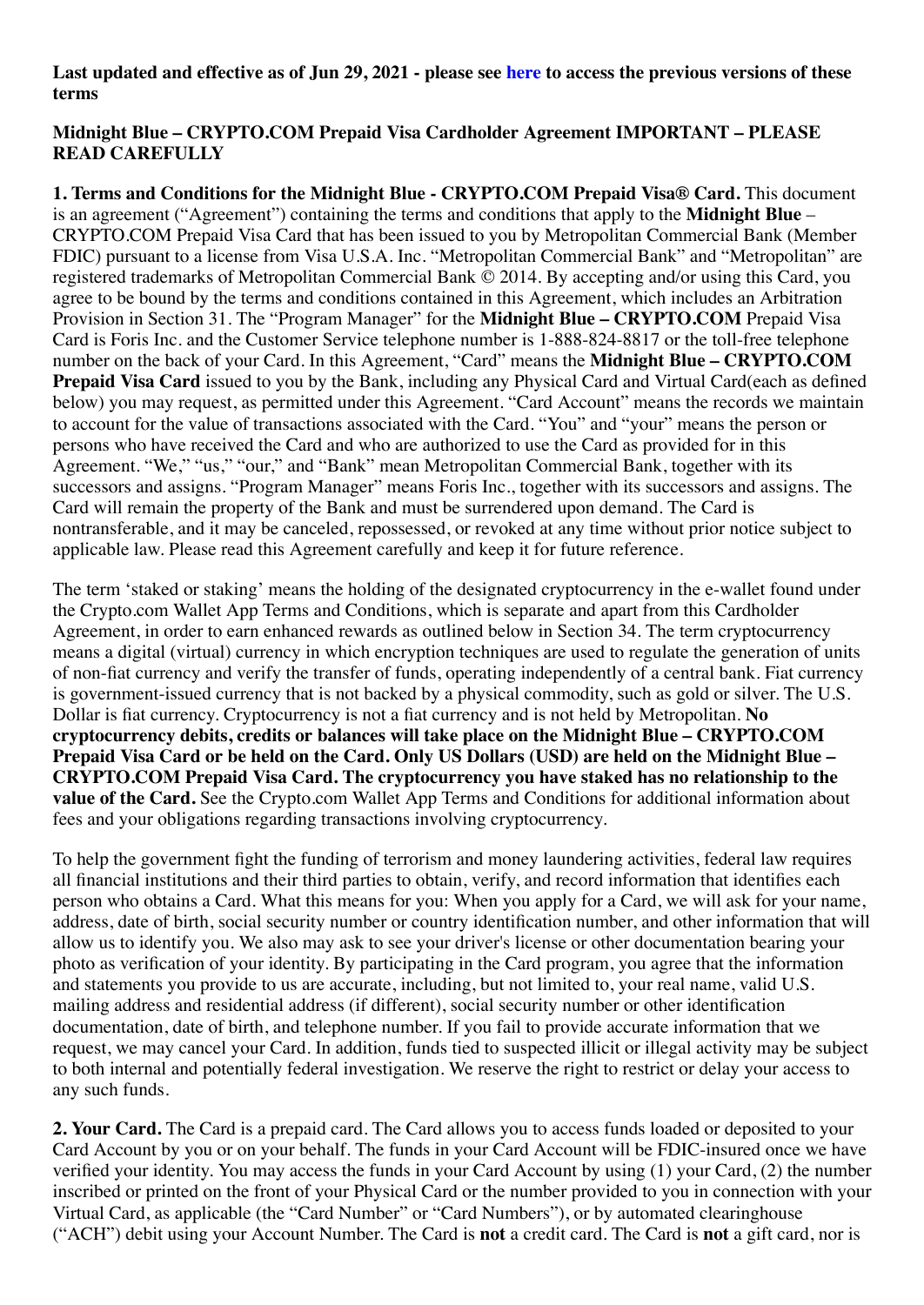it intended for gifting purposes. You will **not** receive any interest on your funds on the Card. The funds in your Card Account will **not** expire, regardless of the expiration date on the front of your Card.

You may request, be issued, and/or use a physical plastic card (a "Physical Card") or a virtual representation of the card (a "Virtual Card"). If you have and use a Physical Card and a Virtual Card at the same time, both forms of your Card are associated to one Primary Access Number ("PAN"), which allows you to access the funds available in your Card Account. Except as otherwise stated in this Agreement, you have the same rights and responsibilities under this Agreement whether you use a Physical Card or Virtual Card.

a. **Virtual Card**. You may request a Virtual Card through use of the mobile app at the time of enrollment. Your Virtual Card will be displayed in the mobile app after the successful verification of your identity as described above and will be activated and ready for use after the first successful load of funds to your Card Account. You may access the funds in your Card Account by using your Virtual Card Number for transactions or purchase initiated over the phone or online. You will not receive a PIN for your Virtual Card. [If you choose to receive and use a Physical Card, you will be able to continue using your Virtual Card.]

b. **Physical Card**. If you request a Physical Card, it will be mailed to the address you provide to us during the registration process. When you receive your Physical Card, call Customer Service at 1-888-824-8817 to activate the Card and receive your PIN (as set forth in the Section of this Agreement titled "Personal Identification Number ("PIN"). Upon receipt and activation of your Physical Card, your Virtual Card will not be automatically disabled.

**3. FEES. THE FEES RELATING TO THE USE (AND MISUSE) OF YOUR CARD ARE SET FORTH IN THE "SCHEDULE OF ALL FEES AND CHARGES (SCHEDULE A)" ATTACHED TO THIS AGREEMENT AND INCORPORATED HEREIN BY REFERENCE. FEES INCURRED PURSUANT TO THE TERMS OF THIS AGREEMENT WILL BE WITHDRAWN FROM YOUR CARD ACCOUNT AND WILL BE ASSESSED SO LONG AS THERE IS A REMAINING BALANCE IN YOUR CARD ACCOUNT, UNLESS PROHIBITED BY LAW.** You agree to pay all fees associated with the Card. We may from time to time amend the Fee Schedule, at our sole discretion as set forth in the Section of this Agreement titled "Amendment and Cancellation."

**4. Authorized Users.** You may not request an additional Card ("Secondary Card") to allow another person to access the funds in your Card Account. If you permit another person to have access to your Card or Card Number, you are liable for all transactions made with the Card, Card Number or Account Number, and all related fees incurred, by those persons. To cancel a Card, telephone the toll-free number on the back of your Card or **1-888-824-8817** and you must follow-up not later than 10 business days with the written notification to revoke (cancel) permission for any person you previously authorized to use your Card. Until we have received your notice of such a revocation (cancellation) and have had a reasonable time to act upon the written notification of cancellation, you are responsible for all transactions and fees incurred by you or any other person you have authorized. If you tell us to revoke (cancel) a Card, we may revoke (cancel) your Card and issue a new Card with a different Card Number and/or Account Number. You are wholly responsible for the use of your Card according to the terms of this Agreement, subject to the section labeled "Lost or Stolen Cards/Unauthorized Transfers" below, and other applicable laws.

**5. Card Account Use and Purpose.** Subject to the limitations set forth in this Agreement, you may use your Card, Card Number, or Account Number, as applicable, to (1) add funds to your Card Account (as described in the Section below titled "Adding Funds to Your Card Account"), (2) transfer funds between Card Accounts, (3) purchase goods or services wherever your Card is honored as long as you do not exceed the value available in your Card Account or the Daily Purchase Limit (as defined in the table below), and (4) withdraw cash from your Card Account (as described in the Section below titled "Using Your Card to Get Cash." There may be fees associated with some of these transactions. For fee information, see the "Schedule of All Fees and Charges" attached to this Agreement. You agree not to use your Card for illegal gambling or any other illegal purpose.

You will be provided with our routing number and assigned a 14-digit Account Number once your identity has been verified. Our routing number and your assigned Account Number are for the purpose of initiating direct deposits to your Card Account and authorized automated clearinghouse ("ACH") debit transactions only. The 16-digit Card Number embossed or printed on your Card should not be used for these types of transactions or they will be rejected. You are not authorized to use our routing number and Account Number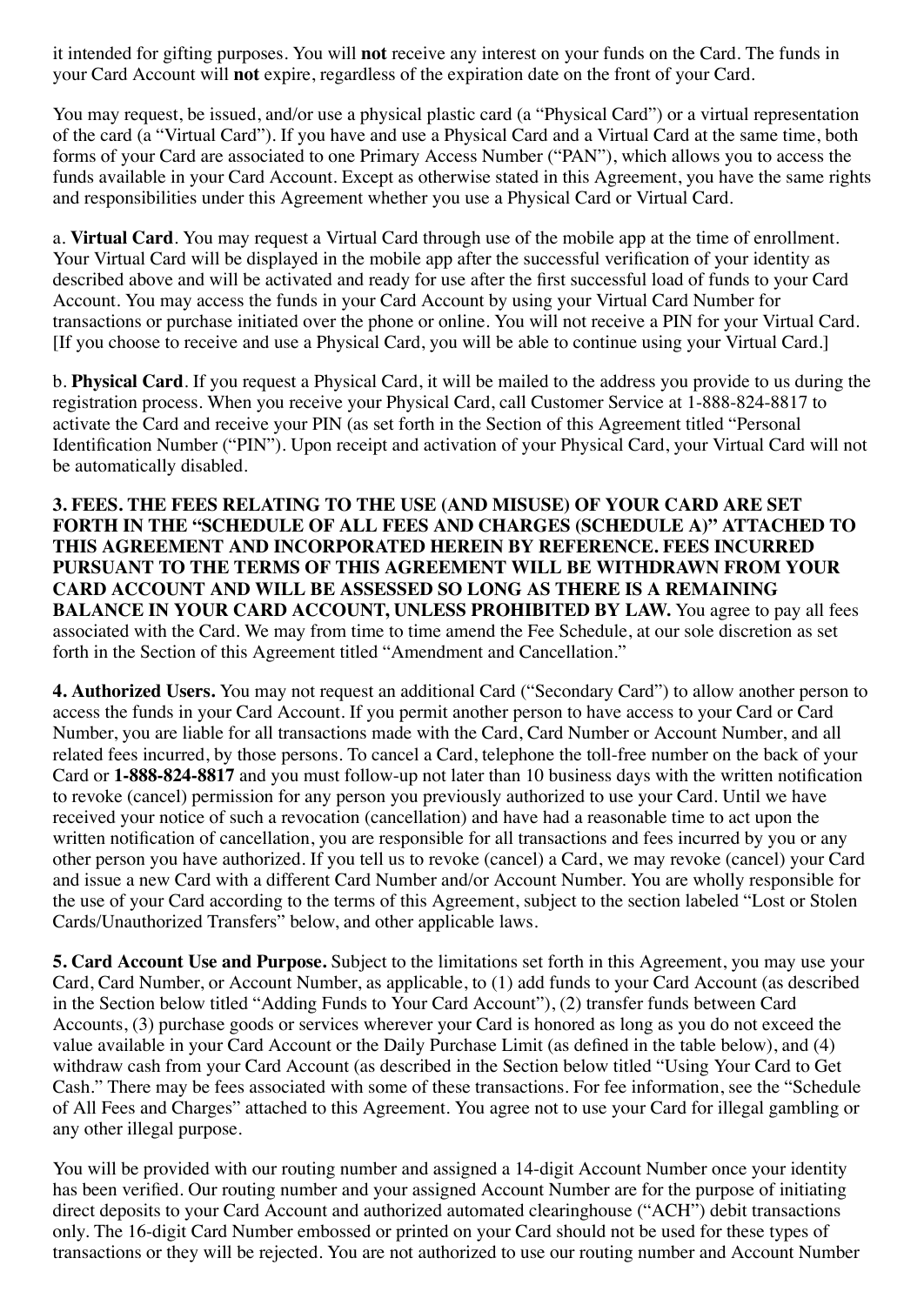if you do not have sufficient funds in your Card Account. These debits will be declined and your payment will not be processed. You also may be assessed an ACH Decline Fee (see the "Schedule of All Fees and Charges" attached to this Agreement).

**6. Limitations on Frequency and Dollar Amounts of Transactions.** The total amount of purchases that you can perform in any single day is limited to the Daily Purchase Limit and the total amount of cash withdrawals you can perform in any single day is limited to the Daily Withdrawal Limit (as defined in the table below). The maximum aggregate value of your Card Account(s) may not exceed **\$25,000** at any time. The maximum value will be determined by aggregating the activity and value of all Card Accounts you may have with the Program. For security reasons, we may further limit the number or dollar amount of transactions you can make with your Card. The following grid is provided in order to highlight the frequency and limitations of cardholder transactions in a single day or additional time frame if warranted:

| <b>Transaction/load type</b>                                                      | <b>Maximum amount</b>                                                                                                               |  |
|-----------------------------------------------------------------------------------|-------------------------------------------------------------------------------------------------------------------------------------|--|
| Maximum balance on the card                                                       | \$25,000 (includes all cash and direct deposit loads)                                                                               |  |
| <b>Withdrawals</b>                                                                | Any combination of the withdrawal types listed below to not<br>exceed the card balance or \$10,000 per day or \$20,000 per<br>month |  |
| Cash withdrawal (ATM)                                                             | \$500 per day and $$5,000$ per month                                                                                                |  |
| Cash withdrawal (bank teller)                                                     | Service Not Available                                                                                                               |  |
| - Purchases (POS)                                                                 | \$10,000 per day (the "Daily Purchase Limit") and \$15,000 per<br>month                                                             |  |
| Send money (Card to Card Transfers)                                               | \$500 per day and \$5,000 per month                                                                                                 |  |
| <b>ACH</b> Debits and Payments                                                    | Not allowed except when accompanied with corresponding<br>credits (i.e. for account verification purposes only).                    |  |
| <b>Value loads</b>                                                                | Any combination of the load types listed below to not exceed<br>the maximum balance of \$20,000 per day or \$50,000 per month       |  |
| - Direct deposits                                                                 | \$20,000 per day or \$50,000 per month                                                                                              |  |
| - Cash deposits                                                                   | Service Not Available                                                                                                               |  |
| Receive Money (Card-to-card transfers)                                            | \$500 per day or \$5,000 per month                                                                                                  |  |
| ACH deposits (bank-to-card transfers)                                             | Service Not Available                                                                                                               |  |
| Transfer from USD Fiat Wallet                                                     | \$10,000 per day or \$25,000 per month                                                                                              |  |
| - Load USD to the CRYPTO.COM Prepaid<br>Visa Card using the mobile app            | \$10,000 per day or \$25,000 per month                                                                                              |  |
| - Load USD to the CRYPTO.COM Prepaid<br>Visa Card using your Credit or Debit Card | \$250 per day or \$2,000 per month                                                                                                  |  |

**7. Personal Identification Number ("PIN").** We will give you a PIN that you may use with your Card once your identity has been verified. Only one PIN will be issued for each Card Account. You will need a PIN to obtain cash at an ATM or to make a PIN purchase or obtain cash back at a point-of-sale ("POS") terminal. You should not write or keep your PIN with your Card. If you believe that anyone has gained unauthorized access to your PIN, you should immediately call the number on the back of your Card, 1-888-824-8817, or send notice through the crypto.com mobile app, or write to the Program Manager at Foris Inc., **Midnight Blue** – CRYPTO.COM Prepaid Visa Customer Service, 10752 Deerwood Park Boulevard, South Waterview II, Suite 100, Jacksonville, FL 32256.

**8. Adding Funds to Your Card Account.** You may add funds to your Card (called "value loading" or "loading") at any time. The maximum load amount is \$20,000 per day or \$50,000 per month. Note: Some reload locations may have additional limits on the minimum amount you may load to your Card. The maximum aggregate value of funds in your Card Account(s) may not exceed \$25,000 at any time. You agree to present the Card and meet identification requirements to complete value load transactions as may be required from time to time. Load locations may have their own load limits that may be less than our allowable amount. Load locations also may assess a fee to load funds to your Card Account. You also may direct deposit funds to your Card Account by providing our routing number and your assigned Account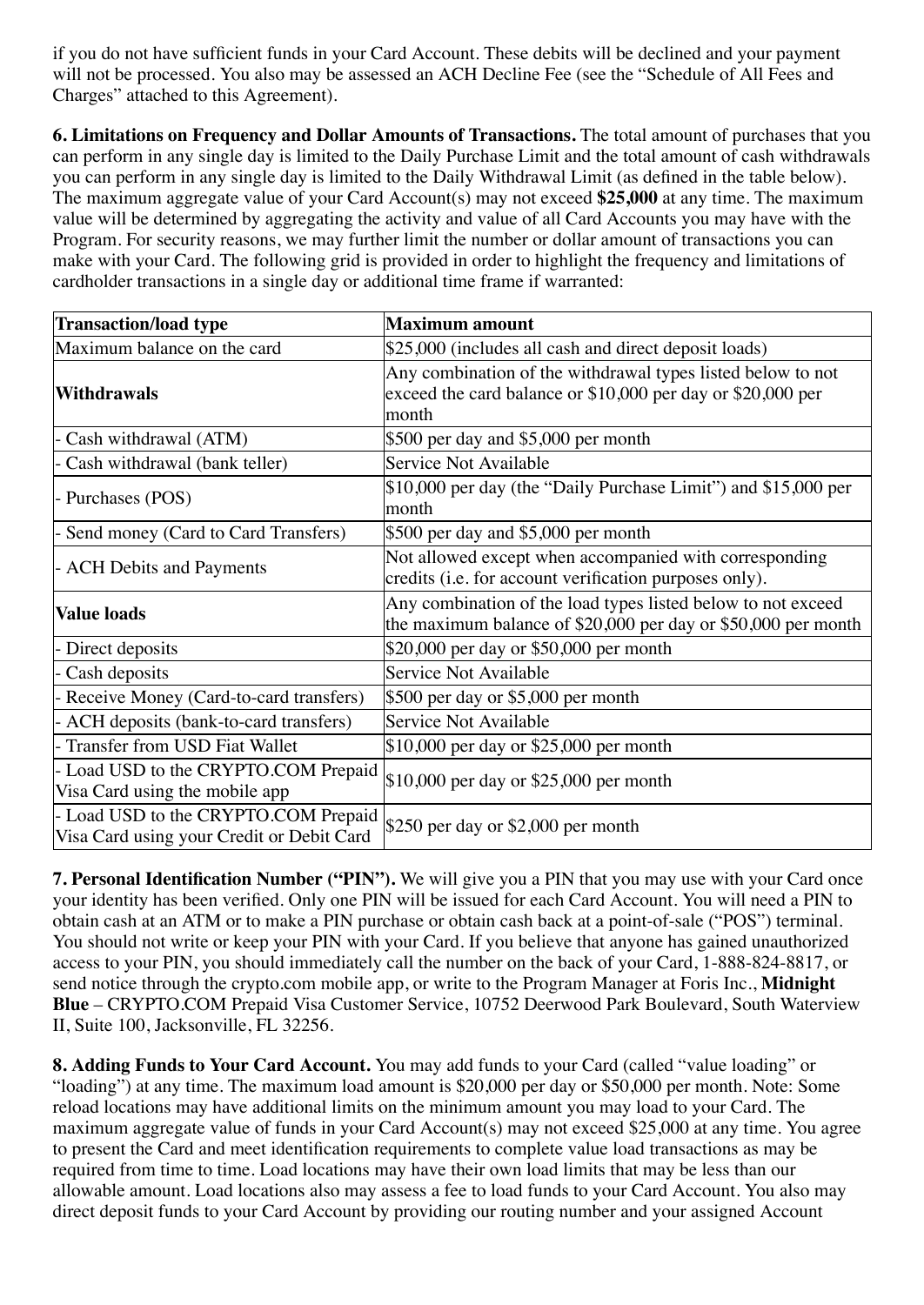Number to your employer or other direct deposit payor (as described in the Section above titled "Card Account Use and Purpose"). You cannot load your Card Account by check or money order.

**9. Using Your Card to Get Cash.** With a PIN, you may use your Card to (i) obtain cash or check your balance at any Automated Teller Machine ("ATM") that bears the Visa® or STAR® brand, or (ii) obtain cash at merchants or banks that have agreed to provide cash back at POS terminals bearing the Visa or STAR brand. All ATM transactions are treated as cash withdrawal transactions. The maximum amount of cash you may withdraw at an ATM on a daily basis is \$500 and \$5,000 per month as described in the Section above titled "Limitations on Frequency and Dollar Amounts of Transactions." We may limit the amount of any individual ATM withdrawal, and merchants, banks and ATM operators may impose additional withdrawal limits. You will be charged a fee by us for each cash withdrawal and balance inquiry made at an ATM or cash withdrawal obtained through a bank teller, in the amount disclosed in the accompanying "Schedule of All Fees and Charges (Schedule A)." In addition, when you use an ATM not owned by us, you may be charged a fee by the ATM operator or any network used (and you may be charged a fee for a balance inquiry even if you do not complete a fund transfer).

**10. Split Transactions.** If you do not have enough value loaded on your Card you can instruct the merchant to charge a part of the purchase to the Card and pay the remaining amount with cash or another card. These are called "split transactions." Some merchants do not allow cardholders to conduct split transactions. Some merchants will only allow you to do a split transaction if you pay the remaining amount in cash. If you fail to inform the merchant that you would like to complete a split transaction before swiping your Card, your Card is likely to be declined.

**11. Transactions Using Your Card Number.** If you initiate a transaction without presenting your Card (such as for a mail order, internet or telephone purchase, or an ACH debit purchase), the legal effect will be the same as if you used the Card itself.

**12. Your Obligation for Negative Balance Transactions.** Each time you initiate a Card transaction, you authorize us to reduce the funds available in your Card Account by the amount of the transaction and all associated fees. You are not allowed to exceed the available amount in your Card Account through an individual transaction or a series of transactions (creating a "negative balance"). Nevertheless, if any transactions cause the balance in your Card Account to go negative, including any purchase transactions where the retailer or merchant does not request authorization, you shall remain fully liable to us for the amount of any negative balance and any corresponding transaction fees. You may also be liable for any related Insufficient Funds/NSF Fee(s) as set forth in the accompanying "Schedule of All Fees and Charges (Schedule A)." We reserve the right to bill you for any negative balance or to recoup such negative balance from any other Card we have issued to you. You agree to pay us within 30 days to cover the negative balance and any related fees. If your Card Account balance remains negative for more than 30 days, you agree that we may seek to recover these negative funds from your USD Fiat Wallet by debiting the amount owed. If your USD Fiat Wallet does not have sufficient funds, we may debit your other fiat or cryptocurrency wallets at prevailing exchange rate to recover such negative balance. You agree to pay us promptly for the negative balance and any related fees. We also reserve the right to cancel your Card if you create one or more negative balances with your Card.

**13. Business Days.** Our business days are Monday through Friday, excluding federal and legal banking holidays in the State of New York, from 9:00AM to 5:00PM ET.

**14. Authorization Holds.** You do not have the right to stop payment on any purchase transaction originated by use of your Card, other than a Recurring Transaction as described in the Section below titled "Recurring Transactions." When you use your Card to pay for goods or services, certain merchants may ask us to authorize the transaction in advance and the merchant may estimate its final value. When you use your Card to obtain cash at an ATM or from a bank teller, we will authorize the transaction in advance (including all applicable fees). When we authorize a purchase transaction, we commit to make the requested funds available when the transaction finally settles, and we will place a temporary hold on your Card's funds for the amount indicated by the merchant. If you authorize a transaction and then fail to make a purchase of that item as planned, the approval may result in a hold for that amount of funds. Car rentals, hotels and other serviceoriented merchants may choose to factor in additional amounts upon check-in, and it may take up to 60 days after your stay or your rental to have any excess amounts held by the hotel or rental company added back to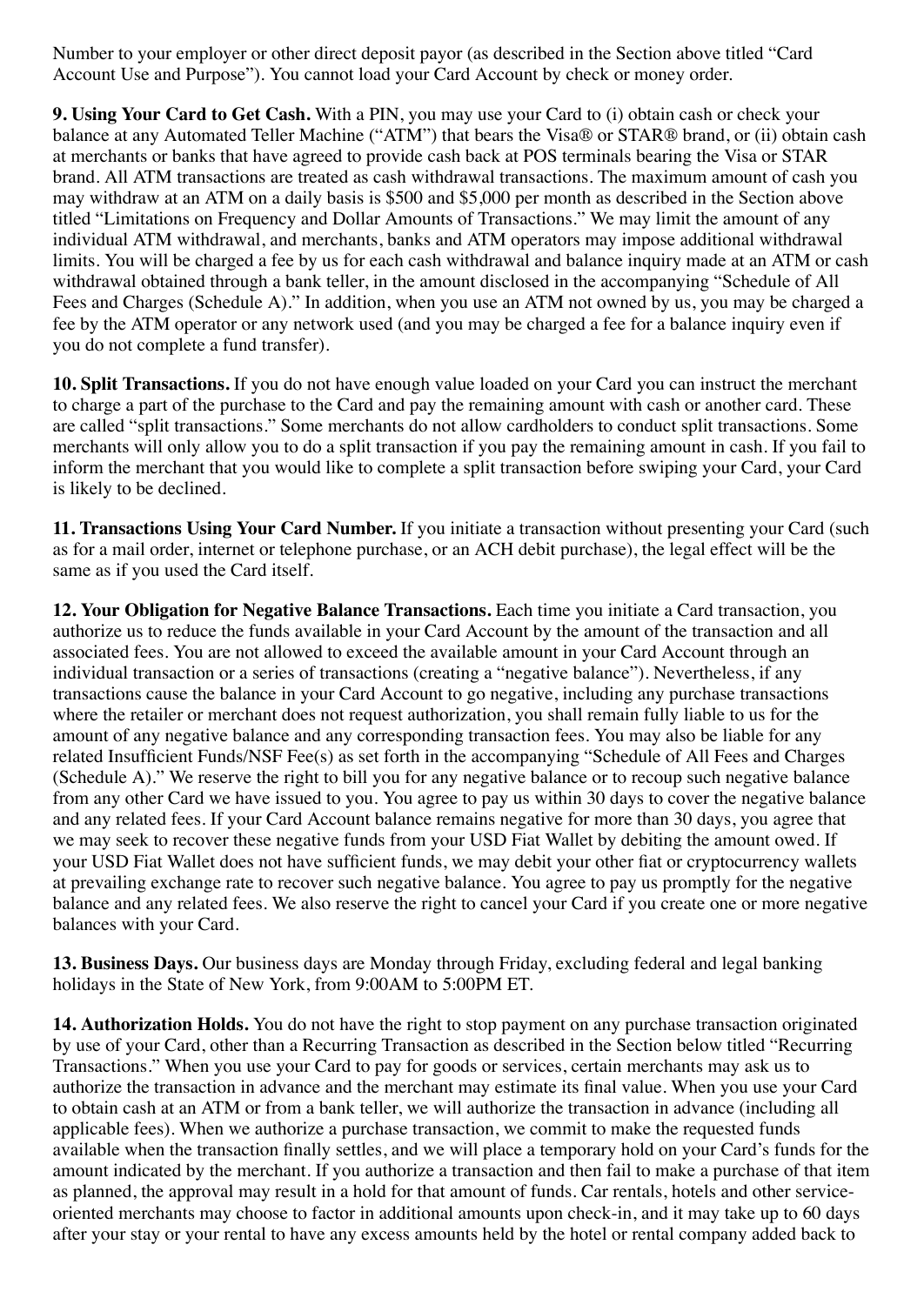your available balance. Similarly, some gas stations may factor in additional amounts to cover potential filling of the tank; if you want to avoid such a hold, you may want to pay inside the gas station, instead of paying at the pump. Until the transaction finally settles, the funds subject to the hold will not be available to you for other purposes. We will only charge your Card for the correct amount of the final transaction, and we will release any excess amount when the transaction finally settles.

When you use your Card at certain restaurants and service-oriented merchants, there may be an additional 20% (or more) added to the authorization to cover any tip you may leave on the purchase. If this occurs, and your total bill, after adding in the additional 20% (or more), exceeds the amount available on your Card, your transactions may be declined. Accordingly, you should ensure that your Card has an available balance that is 20% (or more) greater than your total bill before using your Card.

**15. Recurring Transactions.** If you intend to use your Card for recurring transactions, you should monitor your balance and ensure you have funds available in your Card Account to cover the transactions. "Recurring transactions" are transactions that are authorized in advance by you to be charged to your Card at substantially regular intervals. We are not responsible if a recurring transaction is declined because you have not maintained a sufficient balance in your Card Account to cover the recurring transaction. If these recurring transactions may vary in amount, the person you are going to pay should tell you, 10 days before each payment, when it will be made and how much it will be. (You may choose instead to get this notice only when the payment would differ by more than a certain amount from the previous payment, or when the amount would fall outside certain limits that you set.) *If your Card was obtained through your employer or you receive electronic deposits of federal payments to your Card:* If you have told us in advance to make regular payments (i.e., recurring transactions) from your Card Account, you can stop the payment by calling the number on the back of your Card, 1-888-824-8817, or by sending notice through the crypto.com mobile app or by mailing notice to Foris Inc., **Midnight Blue** – CRYPTO.COM Prepaid Visa Customer Service, 10752 Deerwood Park Boulevard, South Waterview II, Suite 100, Jacksonville, FL 32256 at least three business days before the scheduled date of the transfer. If you call, we also may require you to put your request in writing and get it to us within 14 days after you call. If you order us to stop one of these payments three business days or more before the transfer is scheduled, and we do not do so, we will be liable for your direct losses or damages. If you have authorized a merchant to make the recurring transaction, you also should contact the applicable merchant in order to stop the recurring transaction.

**16. Preauthorized Credits.** If you have arranged to have direct deposits made to your Card Account at least once every 60 days from the same person or company and you do not receive a receipt/statement (or paystub), you can call the number on the back of your Card or 1-888-824-8817 to find out whether or not the deposit was made.

**17. Returns and Refunds.** If you are entitled to a refund for any reason for goods or services obtained with your Card, you agree to accept credits to your Card Account for such refunds. You are not entitled to a check refund unless your Card has been closed. The amounts credited to your Card for refunds may not be available for up to five days from the date the refund transaction occurs.

**18. Card Cancellation and Suspension; Limits.** We reserve the right, in our sole discretion, to limit your use of the Card, including limiting or prohibiting specific types of transactions. We may refuse to issue a Card, revoke Card privileges or cancel your Card with or without cause or notice, other than as required by applicable law. If you would like to cancel the use of your Card, you may do so by calling the number on the back of your Card or 1-888-824-8817. You agree not to use or allow others to use an expired, revoked, canceled, suspended or otherwise invalid Card. Our cancellation of Card privileges will not otherwise affect your rights and obligations under this Agreement. If we cancel or suspend your Card privileges through no fault of yours, you will be entitled to a refund as provided below in the Section titled "Amendment and Cancellation." Not all services described in this Agreement are available to all persons or at all locations. We reserve the right to limit, at our sole discretion, the provision of any such services to any person or in any location. Any offer of a service in this Agreement shall be deemed void where prohibited. We can waive or delay enforcement of any of our rights under this Agreement without losing them.

**19. International Transactions.** Any transaction initiated on a Card in a currency or country other than the currency or country in which the Card was issued will be subject to a fee on the transaction (including credits and reversals) as set forth in the "Schedule of All Fees and Charges (Schedule A)" attached to this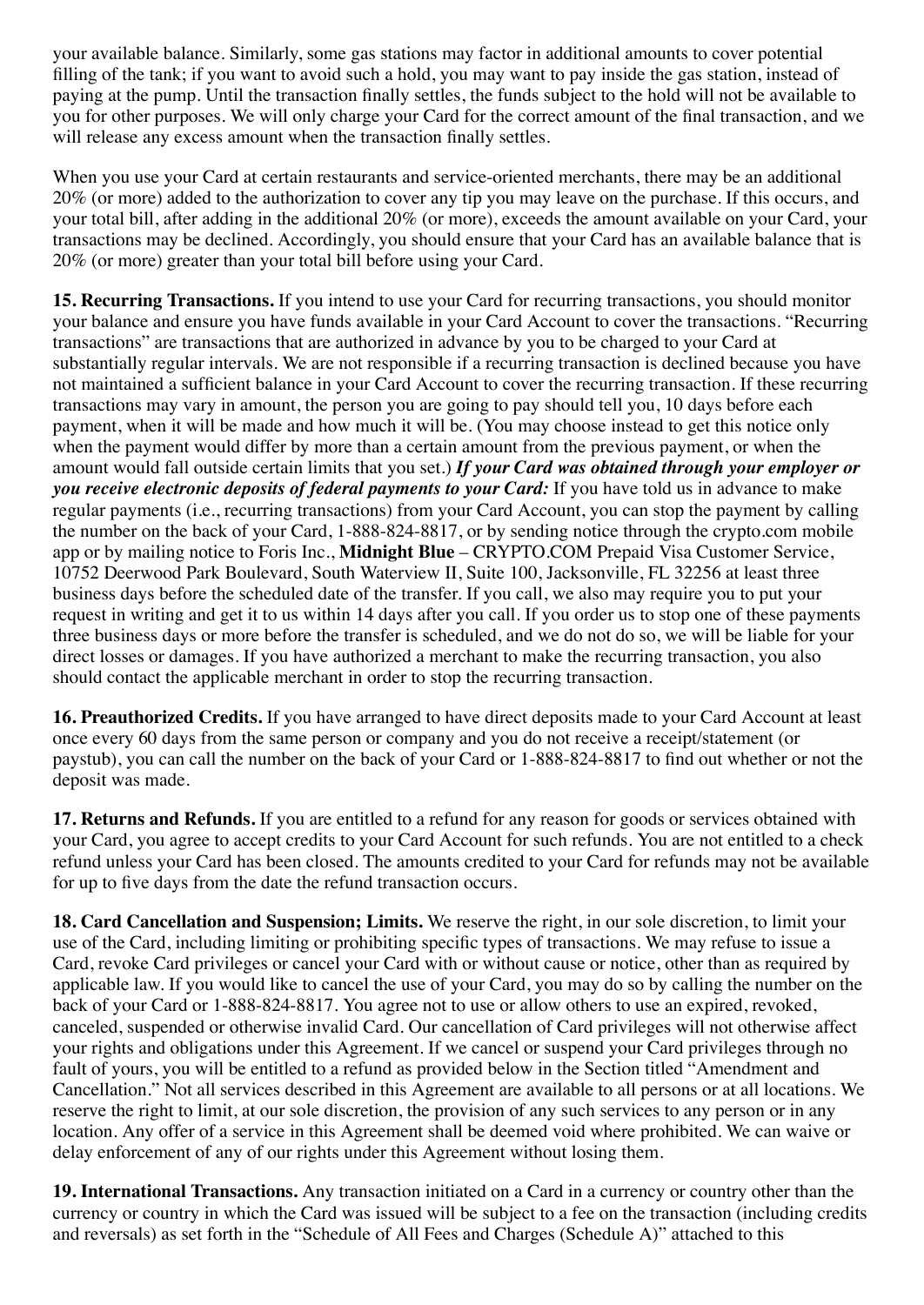Agreement. This fee is in addition to the currency conversion rate. If you effect a transaction with your Card in a currency other than US Dollars, Visa will convert the charge into a US Dollar amount. The Visa currency conversion procedure includes use of either a government mandated exchange rate, or a wholesale exchange rate selected by Visa. The exchange rate Visa uses will be a rate in effect on the day the transaction is processed. This rate may differ from the rate in effect on the date of purchase or the date the transaction was posted to your account.

**20. Receipts.** You should get or request a receipt at the time you make a transaction or obtain cash using your Card. You agree to retain your receipts to verify your transactions. You can get a receipt at the time you make any transfer from your Card Account using one of our ATM terminals. If you make a transfer using the **Midnight Blue** – CRYPTO.COM Prepaid Visa Card & Wallet App, the receipt will be available via the mobile app.

**21. Obtaining Balance and Transaction Information for Your Card; Periodic Statements Alternative.** You should keep track of the amount of funds available in your Card Account. You may obtain information about the amount of funds you have remaining in your Card Account by calling the number on the back of your Card. This information, along with a 12-month history of account transactions, is also available on-line through our customer self-service website shown on the back of the Card. You also have the right to obtain a 24-month written history of account transactions by calling the number on the back of your Card or 1-888- 824-8817 or by visiting the crypto.com mobile app or by writing to Foris Inc., **Midnight Blue** – CRYPTO.COM Prepaid Visa Customer Service, 10752 Deerwood Park Boulevard, South Waterview II, Suite 100, Jacksonville, FL 32256.

**22. Confidentiality.** We may disclose information to third parties about your Card or the transactions you make using your Card: (1) where it is necessary for completing transactions; (2) in order to verify the existence and condition of your Card for a third party, such as a merchant; (3) in order to comply with government agency, court order, or other legal reporting requirements; (4) if you give us your written permission; (5) to our and Program Manager's employees, auditors, affiliates, service providers, or attorneys as needed; and (6) as otherwise provided in our Privacy Policy Notice below.

**23. Our Liability for Failure to Complete Transactions.** In no event will we or the Program Manager be liable for consequential damages (including lost profits), extraordinary damages, special or punitive damages. We will not be liable, for instance: (1) if, through no fault of ours or of the Program Manager, you do not have enough funds available in your Card Account to complete the transaction; (2) if a merchant refuses to accept your Card or provide cash back; (3) if an ATM where you are making a cash withdrawal does not have enough cash; (4) if an electronic terminal where you are making a transaction does not operate properly, and you knew about the problem when you initiated the transaction; (5) if access to your Card has been blocked after you reported your Card or Access Code(s) ("Access Code" includes your user ID(s), password(s), PIN(s), and any other access code or credential related to your Card Account) lost or stolen; (6) if there is a hold or your funds are subject to legal process or other encumbrance restricting their use; (7) if we or the Program Manager have reason to believe the requested transaction is unauthorized; (8) if circumstances beyond our or the Program Manager's control (such as fire, flood or computer or communication failure) prevent the completion of the transaction, despite reasonable precautions that we or the Program Manager have taken; or (9) for any other exception stated in our Agreement with you.

**24. In Case of Errors or Questions about your Card Account.** If you think an error has occurred in your Card Account, promptly call the number on the back of your Card, 1-888-824-8817, provide notice through the crypto.com mobile app or write to Foris Inc., **Midnight Blue** – CRYPTO.COM Prepaid Visa Customer Service, 10752 Deerwood Park Boulevard, South Waterview II, Suite 100, Jacksonville, FL 32256. We will allow you to report an error until 60 days after the earlier of the date you electronically access your Card Account, if the error could be viewed in your electronic history, or the date we sent the FIRST written history on which the error appeared. You may request a written history of your transactions at any time by calling the number on the back of your Card or 1-888-824-8817, or by visiting the crypto.com mobile app or writing to the Program Manager Foris Inc., **Midnight Blue** – CRYPTO.COM Prepaid Visa Customer Service, 10752 Deerwood Park Boulevard, South Waterview II, Suite 100, Jacksonville, FL 32256. You will need to tell us: (1) your name and Card Number; (2) why you believe there is an error, and the dollar amount involved, and (3) approximately when the error took place. If you tell us orally, we will require that you send your complaint or question in writing within 10 business days. We will determine whether an error occurred within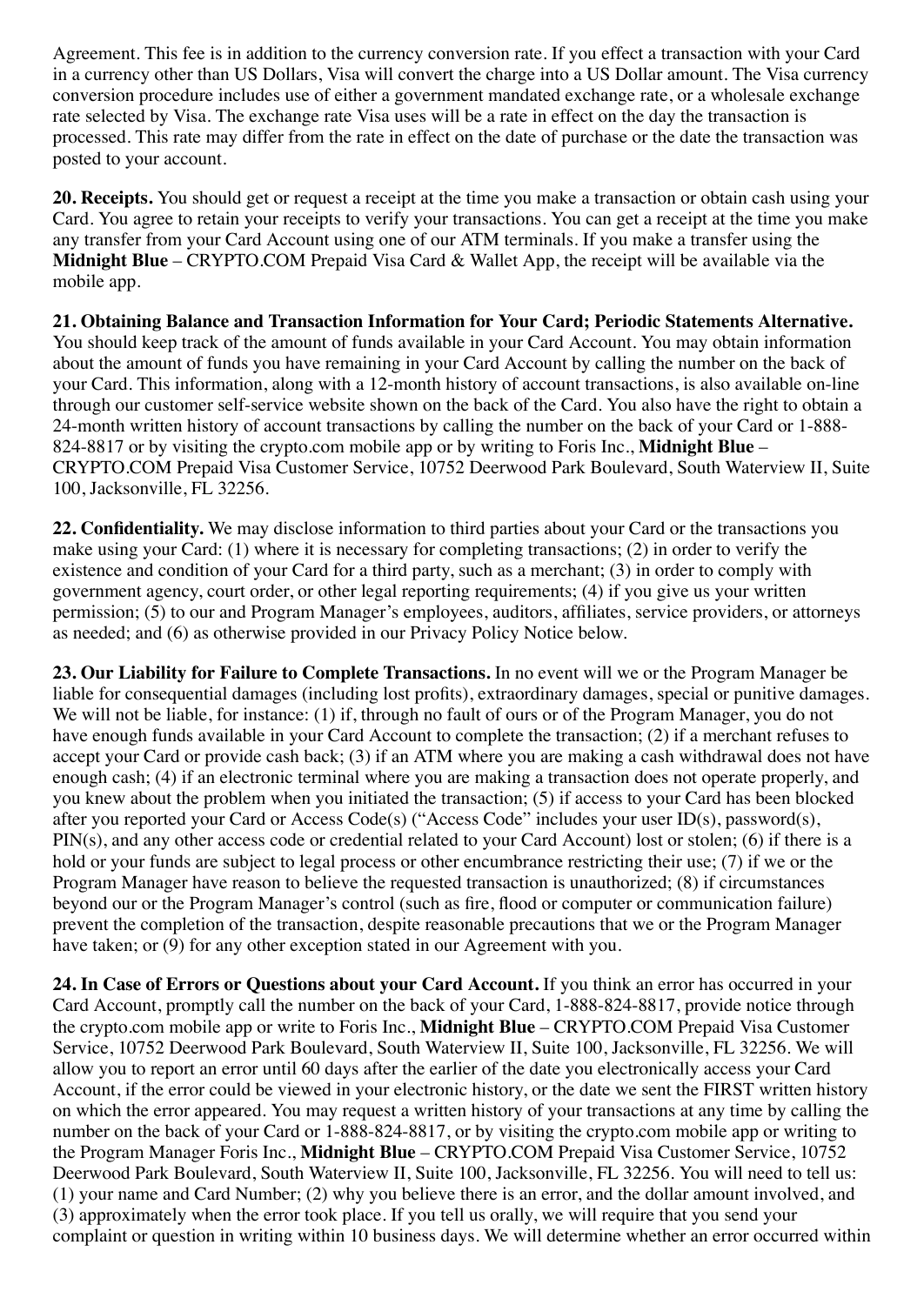10 business days (five business days for Visa Point of Sale Signature unauthorized debit transactions, unless the dispute resolution team determines an exceptional basis exists, in which case Visa allows an additional five business days in which to provide the provisional credit) after we hear from you and will correct any error promptly. If we need more time, however, we may take up to 45 days to investigate your complaint or question. If we decide to do this, we will provisionally credit your Card within 10 business days (five business days for Visa Point-of Sale Signature unauthorized debit transactions, unless the dispute resolution team determines an exceptional basis exists, in which case Visa allows an additional five business days in which to provide the provisional credit) for the amount you think is in error, so that you will have the use of the money during the time it takes to complete the investigation. If we ask you to put your complaint or question in writing and you do not provide it within 10 business days, (five business days for Visa Point-of Sale Signature unauthorized debit transactions) we may not credit your Card Account. For errors involving new Cards (that is, Cards for which the initial deposit or value load occurred within the last 30 days), POS transactions, or foreign-initiated transactions, we may take up to 90 days to investigate your complaint or question. We will tell you the results within three business days after completing the investigation. If we decide that there was no error, we will send you a written explanation and debit your Card Account for the amount of the provisional credit. You may ask for copies of the documents that we used in our investigation. If you need more information about our error-resolution procedures, call the Program Manager at the number on the back of your Card.

**25. Lost or Stolen Cards/Unauthorized Transfers.** If you believe your Card, Access Code(s), or PIN has been lost or stolen, call the number on the back of your Card, or 1-888-824-8817, or send notice through the crypto.com mobile app or write to the Program Manager at Foris Inc., **Midnight Blue** – CRYPTO.COM Prepaid Visa Customer Service, 10752 Deerwood Park Boulevard, South Waterview II, Suite 100, Jacksonville, FL 32256 . You should also call 1-888-824-8817, the number on the back of your Card, or write to the address shown here if you believe an electronic transfer has been made using the information from your Card, Access Code(s), or PIN without your permission.

**26. Your Liability for Unauthorized Transfers.** You agree to exercise reasonable control over the information related to your Card Account, including your Card, Access Code(s) and PIN. Tell us AT ONCE if you believe your Card, Access Code(s), or PIN has been lost or stolen. Also, if your transaction history shows transfers that you did not make, including those made with your Card, Card Number or Account Number, or you believe an electronic transfer has been made without your permission, tell us at once. The best way to keep your losses down is by calling the toll-free number on the back of your Card or 1-888-824-8817. You could lose all of the money in your Card Account. If you tell us within two business days after you learn of the loss or theft of your Card, you can lose no more than \$50.00 if someone used your Card without your permission. If you do NOT tell us within two business days after you learn of the loss or theft of your Card, and we can prove that we could have stopped someone from using your Card without your permission if you had told us, you could lose as much as \$500.00. If you do not tell us within 60 days after the earlier of the date you electronically access your Card Account or the date we sent the FIRST written history on which the error appeared, you may not get back any money you lost after the 60 days if we can prove that we could have stopped someone from taking the money if you had told us in time. If a good reason (such as a long trip or a hospital stay) kept you from telling us, we will extend the time periods.

**Visa's Zero Liability Policy.** In addition to the limitations on liability described above, you will not be liable for unauthorized use that occurs after you notify us of the loss, theft or unauthorized use of your Card, Access Code(s), or PIN. You also agree to cooperate completely with us in attempts to recover funds from unauthorized users and to assist in their prosecution. We may issue replacement Card(s), Access Code(s), and PIN(s), but only after you have provided such proof and security or indemnification as we may require. In addition, you acknowledge that we may have to deactivate your Card(s) and/or Card Account to prevent future losses. If you share your Card(s), Access Code(s), or PIN with another person, use of your Card Account by that person may be considered as authorized. If you authorize another person to use your Card, Access Code(s), or PIN, you agree that you will be liable for all transactions arising from use of the Card, Access Code(s), or PIN by such person except as otherwise set forth in this Agreement. In all cases, our liability for an unauthorized transaction is limited to reimbursing you for the face amount of the unauthorized transaction and any corresponding fees, except as otherwise required by applicable law. A transaction is unauthorized if it is not initiated by you, you did not give permission to make the transaction and you do not benefit from the transaction in any way. **Visa's Zero Liability policy covers U.S.–issued cards only and does not apply to ATM transactions outside the Visa and PLUS networks, PIN transactions not**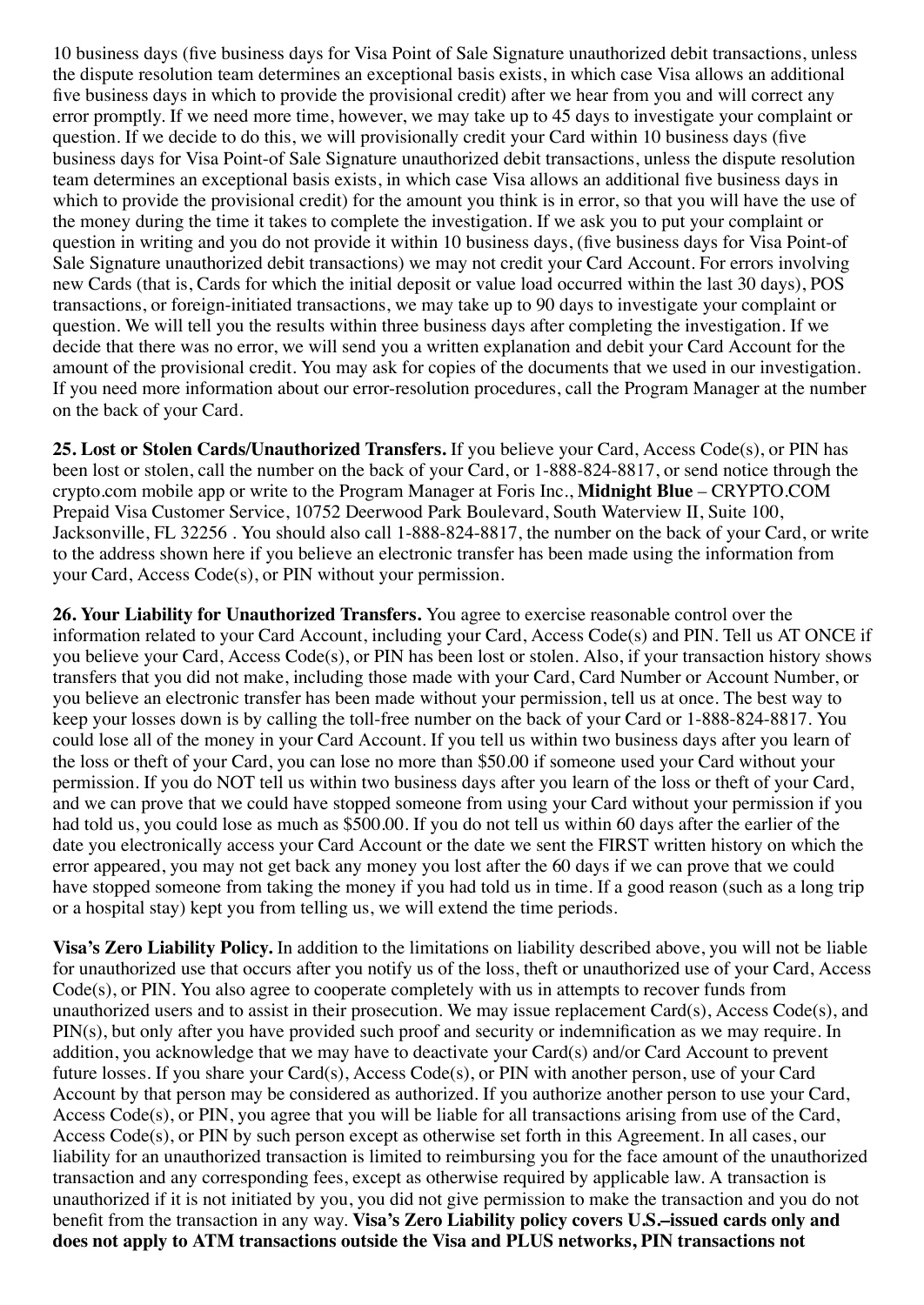#### **processed by Visa, or certain commercial card transactions. Cardholder must notify us promptly of any unauthorized use.**

**27. Other Terms.** Your Card and your obligations under this Agreement may not be assigned. We may transfer our rights under this Agreement. Use of your Card is subject to all applicable rules and customs of any clearinghouse or other association involved in transactions. We do not waive our rights by delaying or failing to exercise them at any time. Except as set forth in the Arbitration Provision, if any provision of this Agreement is determined to be invalid or unenforceable under any rule, law or regulation of any governmental agency, whether local, state or federal, the validity or enforceability of any other provision of this Agreement shall not be affected. This Agreement shall be governed by the law of the State of New York except to the extent preempted or governed by federal law.

**28. Amendment and Cancellation.** We may amend or change the terms and conditions of this Agreement at any time. We will not apply any amendments to changes to the Arbitration Provision to any arbitration that is pending at the time of the amendment or change. You will be notified of any change in the manner provided by applicable law before the effective date of the change. However, if the change is made for security purposes, we may implement such change without prior notice. We may cancel or suspend your Card or this Agreement at any time. You also may cancel this Agreement by calling the number on the back of your Card or 1-888-824-8817. If you cancel your Card, you may zero out your Card Account balance before closing your Card Account or request that we send you a check in the amount of your Card Account balance when you close your Card Account, which we will do for a fee as set forth in the "Schedule of All Fees and Charges (Schedule A)" attached to this Agreement. If your Card is canceled by us when your Card Account has a balance, we will send you a check in the amount of your Card Account balance for no charge. In all events, any check we send will be sent to the address we have for you in our records. Your termination of this Agreement will not affect any of our rights or your obligations arising under this Agreement before termination.

**29. Telephone Monitoring/Recording; Calls and Messages to Mobile Phones.** From time to time we may monitor and/or record telephone calls between you and us to assure the quality of our customer service or as required by applicable law. We may use automated telephone dialing and electronic mail to provide messages to contact you about transactions and other important information regarding this Agreement or your relationship with us. Telephone messages may be played by a machine automatically when the telephone is answered whether answered by you, someone else or a voicemail or answering machine. You authorize us to call any telephone number you have given us or you give to us in the future and to play prerecorded messages with information about the Agreement over the phone. You also give us permission to communicate such information to you by e-mail. You understand that, when you receive such calls or e-mails, you may incur a charge from the company that provides you with telecommunications, wireless and/or internet services. You agree that we will not be liable to you for any fees, inconvenience, annoyance, or loss of privacy in connection with such calls or e-mails. You understand that anyone with access to your telephone, answering machine or email account may listen to or read the messages, notwithstanding our efforts to communicate only with you. This authorization is part of our bargain concerning your use of the Card subject to this Agreement and we do not intend it to be revocable. However, to the extent we are required by applicable law to allow you to revoke your consent to these automatic reminders, you may do so by contacting us at 1-888- 824-8817..

**30. No Warranty Regarding Goods and Services.** We are not responsible for the quality, safety, legality, or any other aspect of any goods or services you purchase with your Card.

**31. Arbitration Provision.** This Arbitration Provision sets forth the circumstances and procedures under which claims (as defined below) shall be arbitrated instead of litigated in court upon the election of either party, including any claims involving Foris Inc. as the Program Manager. You may reject this Arbitration Provision by sending us a written notice which gives your name, address, email address, and each Card number with a statement that you reject the Arbitration Provision. The rejection notice must be sent by certified mail, return receipt requested, to us at CRYPTO.COM Prepaid Visa, Attn: Arbitration Rejection Notice, 10752 Deerwood Park Boulevard, South Waterview II, Suite 100, Jacksonville, FL 32256. A rejection notice must be signed by you and received by us within 45 days after the date you receive the first Card issued under this Agreement. Rejection of arbitration will not affect any other term of this Agreement (a) Definitions: As used in this Arbitration Provision, the term "Claim" means any claim, dispute or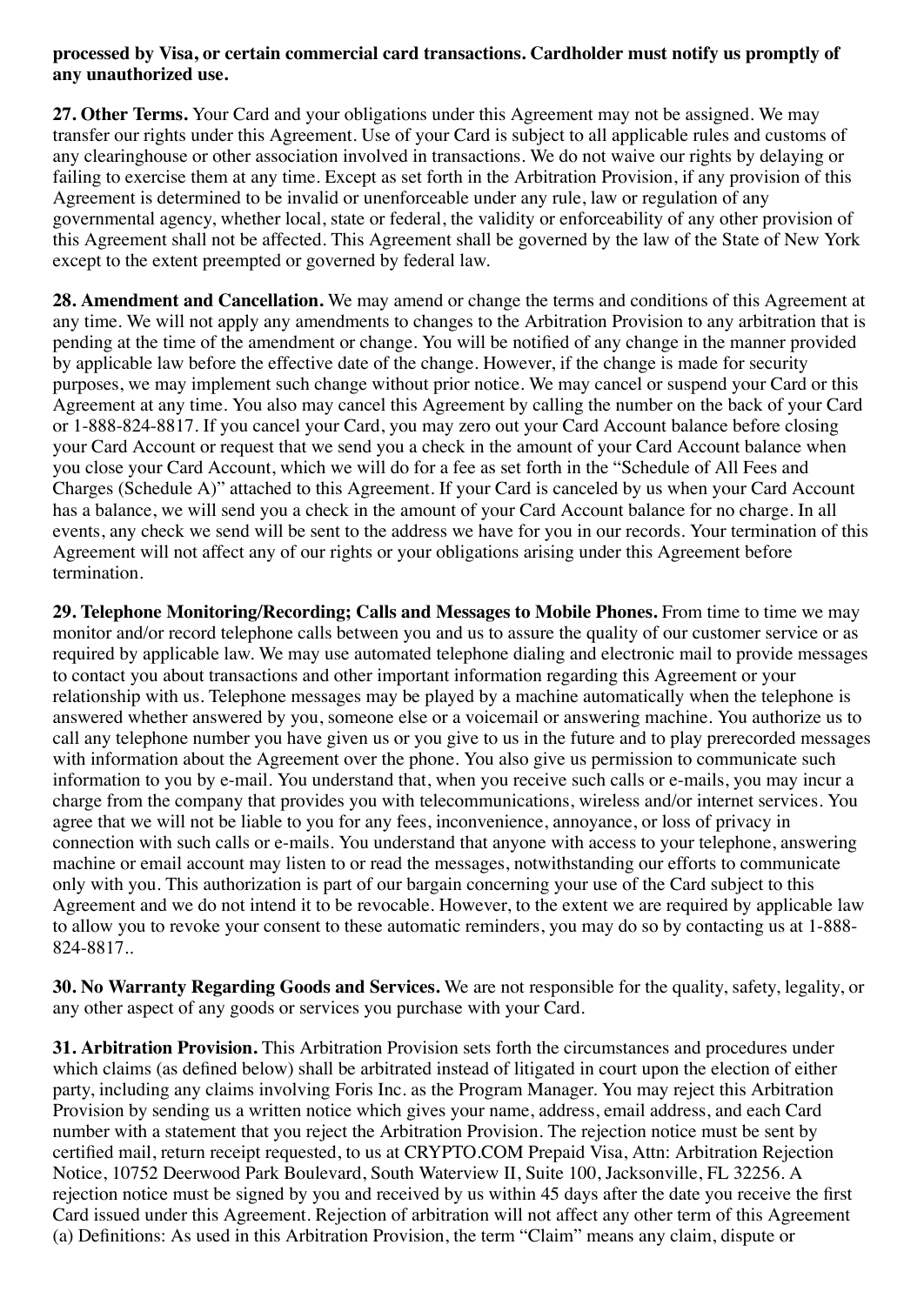controversy between you and us, or between you and **Foris Inc**. as Program Manager for the **CRYPTO.COM Prepaid Visa® Card**, arising from or relating to the Card or this Agreement as well as any related or prior agreement that you may have had with us or the relationships resulting from this Agreement or any of the foregoing. "Claim" includes claims of every kind and nature, including but not limited to initial claims, counterclaims, cross-claims and third-party claims, claims based upon contract, tort, fraud and other intentional torts, consumer rights, statutes, regulations, ordinances, common law and equity, and claims which arose before the date of this Agreement. The term "Claim" is to be given the broadest possible meaning that will be enforced and includes, by way of example and without limitation, any claim, dispute or controversy that arises from or relates to (i) your Card, or the Cards of any additional cardholders designated by you; (ii) the amount of available funds on the Cards; (iii) advertisements, promotions or oral or written statements related to the Cards, or goods or services purchased with the Cards; (iv) the benefits and services related to the Cards; (v) data breach or privacy claims arising from or relating directly or indirectly to our disclosure of any non-public personal information about you; (vi) collection of any debt and the manner of collection; and (vii) your enrollment for any Card. We shall not elect to use arbitration under the Arbitration Provision for any individual Claim that you properly file and pursue in a small claims court of your state or municipality so long as the Claim is individual and pending only in that court; any Claim that is appealed, transferred or removed from that court shall be subject to arbitration. Also, "Claim" does not include disputes about the validity, enforceability, coverage, or scope of this Arbitration Provision or any part thereof; all such disputes are for a court and not an arbitrator to decide. Notwithstanding the foregoing, the term "Claim" includes any dispute about the validity or enforceability of this Agreement as a whole; any such Claim is for the arbitrator, not a court, to decide. Even if all parties have opted to litigate a Claim in court, you or we may elect arbitration with respect to any Claim made by a new party or any Claim later asserted by a party in that or any related or unrelated lawsuit (including a Claim initially asserted on an individual basis but modified to be asserted on a class, representative or multi-party basis). Nothing in that litigation shall constitute a waiver of any rights under this Arbitration Provision. As solely used in this Arbitration Provision, the terms "we" and "us" shall for all purposes mean the Bank, the Program Manager, wholly or majority owned subsidiaries, affiliates, licensees, predecessors, successors, and assigns; and all of their agents, employees, directors and representatives. In addition, "we" or "us" shall include any third party using or providing any product, service or benefit in connection with any Cards (including, but not limited to merchants who accept the Card, third parties who use or provide services, debt collectors and all of their agents, employees, directors and representatives) if, and only if, such third party is named as a co-party with us (or files a Claim with or against us) in connection with a Claim asserted by you. As solely used in this Arbitration Provision, the terms "you" or "yours" shall mean all persons or entities approved by us to have and/or use a Card, including but not limited to all persons or entities contractually obligated under any of the Agreements and all additional cardholders.

(b) Initiation of Arbitration Proceeding/Selection of Administrator: Any Claim shall be resolved, upon the election by you or us, by arbitration pursuant to this Arbitration Provision and the code of procedures of the national arbitration organization to which the Claim is referred in effect at the time the Claim is filed. Claims shall be referred to either Judicial Arbitration and Mediation Services ("JAMS") or the American Arbitration Association ("AAA"), as selected by the party electing to use arbitration. If a selection by us of one of these organizations is unacceptable to you, you shall have the right within thirty (30) days after you receive notice of our election to select the other organization listed to serve as arbitrator administrator. For a copy of the procedures, to file a Claim or for other information about these organizations, contact them as follows: (i) JAMS at 1920 Main Street, Suite 300, Los Angeles, CA 92614; website at www.jamsadr.com; and (ii) AAA at 120 Broadway, Floor 21, New York, NY 10271; website at www.adr.org. If both JAMS and the AAA are unable to serve as administrator and we cannot agree on a replacement, a court with jurisdiction will appoint the administrator or arbitrator.

(c) Significance of Arbitration: IF ARBITRATION IS CHOSEN BY ANY PARTY (INCLUDING FORIS INC. AS PROGRAM MANAGER) WITH RESPECT TO A CLAIM, NEITHER YOU NOR WE WILL HAVE THE RIGHT TO LITIGATE THAT CLAIM IN COURT OR HAVE A JURY TRIAL ON THAT CLAIM, OR TO ENGAGE IN DISCOVERY EXCEPT AS PROVIDED FOR IN THE CODE OF PROCEDURES OF JAMS OR AAA, AS APPLICABLE (THE "CODE"). FURTHER, NEITHER YOU NOR WE WILL HAVE THE RIGHT TO PARTICIPATE IN A REPRESENTATIVE CAPACITY OR AS A MEMBER OF ANY CLASS OF CLAIMANTS PERTAINING TO ANY CLAIM SUBJECT TO ARBITRATION. THE ARBITRATOR SHALL NOT CONDUCT A CLASS, PRIVATE ATTORNEY GENERAL OR OTHER REPRESENTATIVE ARBITRATION. THE ARBITRATOR SHALL NOT JOIN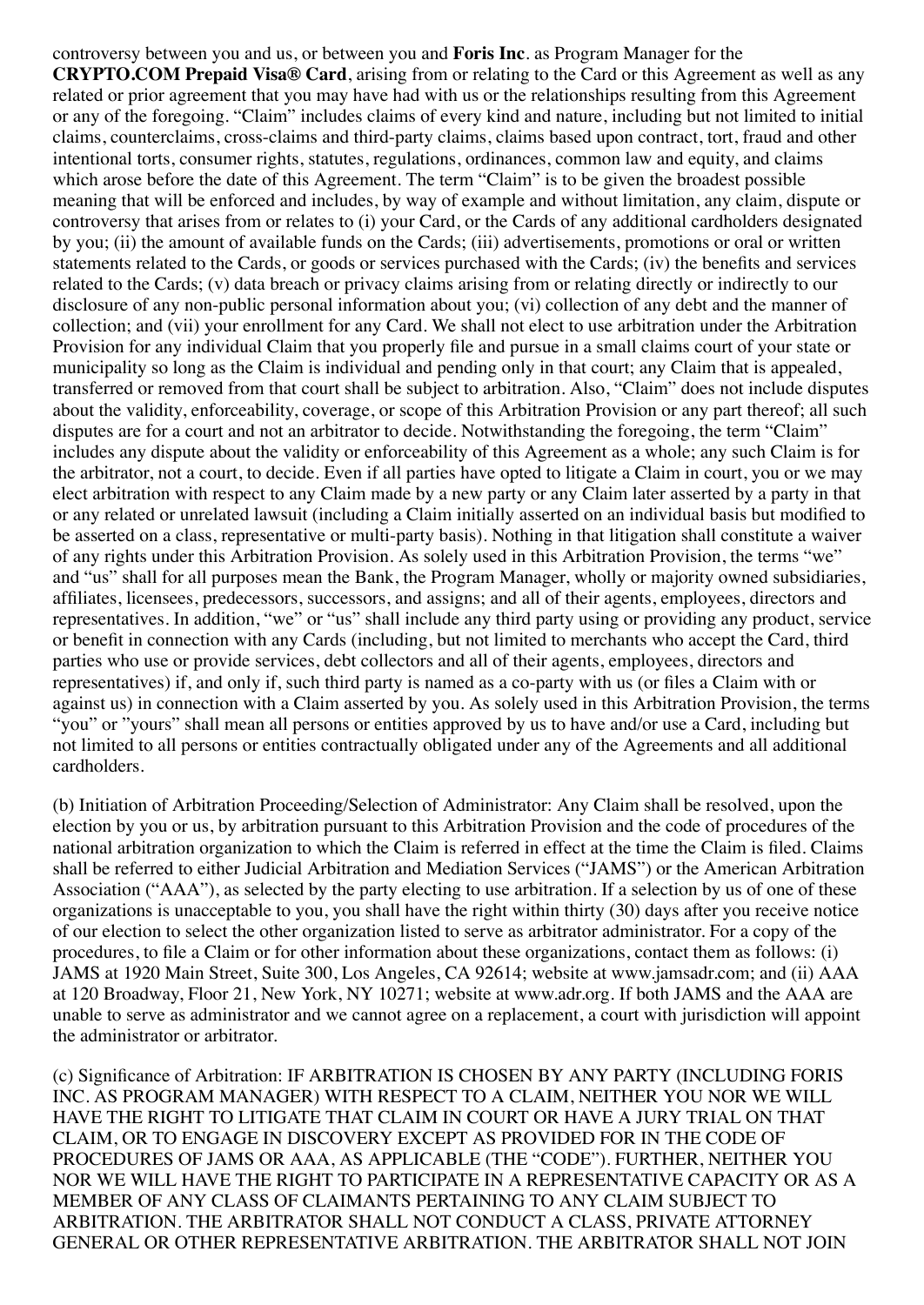#### OR CONSOLIDATE CLAIMS EXCEPT AS SET FORTH BELOW. THE ARBITRATOR'S DECISION WILL BE FINAL AND BINDING. NOTE THAT OTHER RIGHTS THAT YOU WOULD HAVE IF YOU WENT TO COURT ALSO MAY NOT BE AVAILABLE IN ARBITRATION.

(d) Restrictions on Arbitration: If either party (including Foris Inc. as Program Manager) elects to resolve a Claim by arbitration, that Claim shall be arbitrated on an individual basis. There shall be no right or authority for any Claims to be arbitrated on a class action or private attorney general basis or on bases involving Claims brought in a purported representative capacity on behalf of the general public, other Cardholders or other persons similarly situated. The arbitrator's authority to resolve Claims is limited to Claims between you and us alone, and the arbitrator's authority to make awards is limited to you and us alone. Furthermore, Claims brought by you against us or by us against you may not be joined or consolidated in arbitration with Claims brought by or against someone other than you, unless otherwise agreed to in writing by all parties. This section of this Arbitration Provision is the "Class Action Waiver." (Special procedures apply to Claims that seek public injunctive relief, as set forth below).

(e) Location of Arbitration/Payment of Fees: Any arbitration hearing that you attend shall take place in the federal judicial district of your residence. At your written request, we will consider in good faith making a temporary advance of all or part of the filing, administrative and/or hearing fees for any individual Claim you initiate as to which you or we seek arbitration. At the conclusion of the arbitration (or any appeal thereof), the arbitrator (or panel) will decide who will ultimately be responsible for paying the filing, administrative and/or hearing fees in connection with the arbitration (or appeal). If and to the extent you incur filing, administrative and/or hearing fees in arbitration, including for any appeal, exceeding the amount they would have been if the Claim had been brought in the state or federal court which is closest to your billing address and would have had jurisdiction over the Claim, we will reimburse you to that extent unless the arbitrator (or panel) determines that the fees were incurred without any substantial justification.

(f) Arbitration Procedures: This Arbitration Provision is made pursuant to a transaction involving interstate commerce, and shall be governed by the Federal Arbitration Act, 9 U.S.C. Sections 1-16, as it may be amended (the "FAA"). The arbitration shall be governed by the applicable Code, except that this Arbitration Provision shall control if it is inconsistent with the applicable Code or with other provisions of this Agreement. The arbitrator will be selected under the administrator's rules, except that the arbitrator must be a lawyer with experience in the subject matter of the Claim or a retired judge, unless you and we agree otherwise.

The arbitrator shall apply the applicable substantive law, consistent with the FAA, that would apply if an individual matter had been brought in court. The arbitrator may award any damages or other relief of remedies that would apply under applicable law to an individual action brought in court, including, without limitation, punitive damages (which shall be governed by the Constitutional standards employed by the courts) and injunctive, equitable, and declaratory relief (but only in favor of the individual party seeking relief and only to the extent necessary to provide relief warranted by that party's individual claim). The arbitrator will have the authority to award fees and costs of attorneys, witnesses and experts to the extent permitted by the administrator's rules or applicable law. The arbitrator shall apply applicable statutes of limitations and shall honor claims of privilege recognized at law and, at the timely request of either party, shall provide a brief written explanation of the basis for the decision. In conducting the arbitration proceeding, the arbitrator shall not apply the Federal or any state rules of civil procedure or rules of evidence. Either party (including Foris Inc. as Program Manager) may submit a request to the arbitrator to expand the scope of discovery allowable under the applicable Code. The party submitting such a request must provide a copy to the other party, who may submit objections to the arbitrator with a copy of the objections provided to the requesting party, within 15 days of receiving the requesting party's notice. The granting or denial of such request will be in the sole discretion of the arbitrator who shall notify the parties of his/her decision within 20 days of the objecting party's submission. The arbitrator shall take reasonable steps to preserve the privacy of individuals, and of business matters. Judgment upon the award rendered by the arbitrator may be entered in any court having jurisdiction. The arbitrator's decision will be final and binding, except for any right of appeal provided by the FAA. However, if the amount in controversy exceeds, \$50,000, any party can appeal that award to a three-arbitrator panel administered by the same arbitration organization, which shall consider anew any aspect of the initial award objected to by the appealing party. The appealing party shall have 30 days from the date of entry of the written arbitration award to notify the arbitration organization that it is exercising the right of appeal. The appeal shall be filed with the arbitration organization in the form of a dated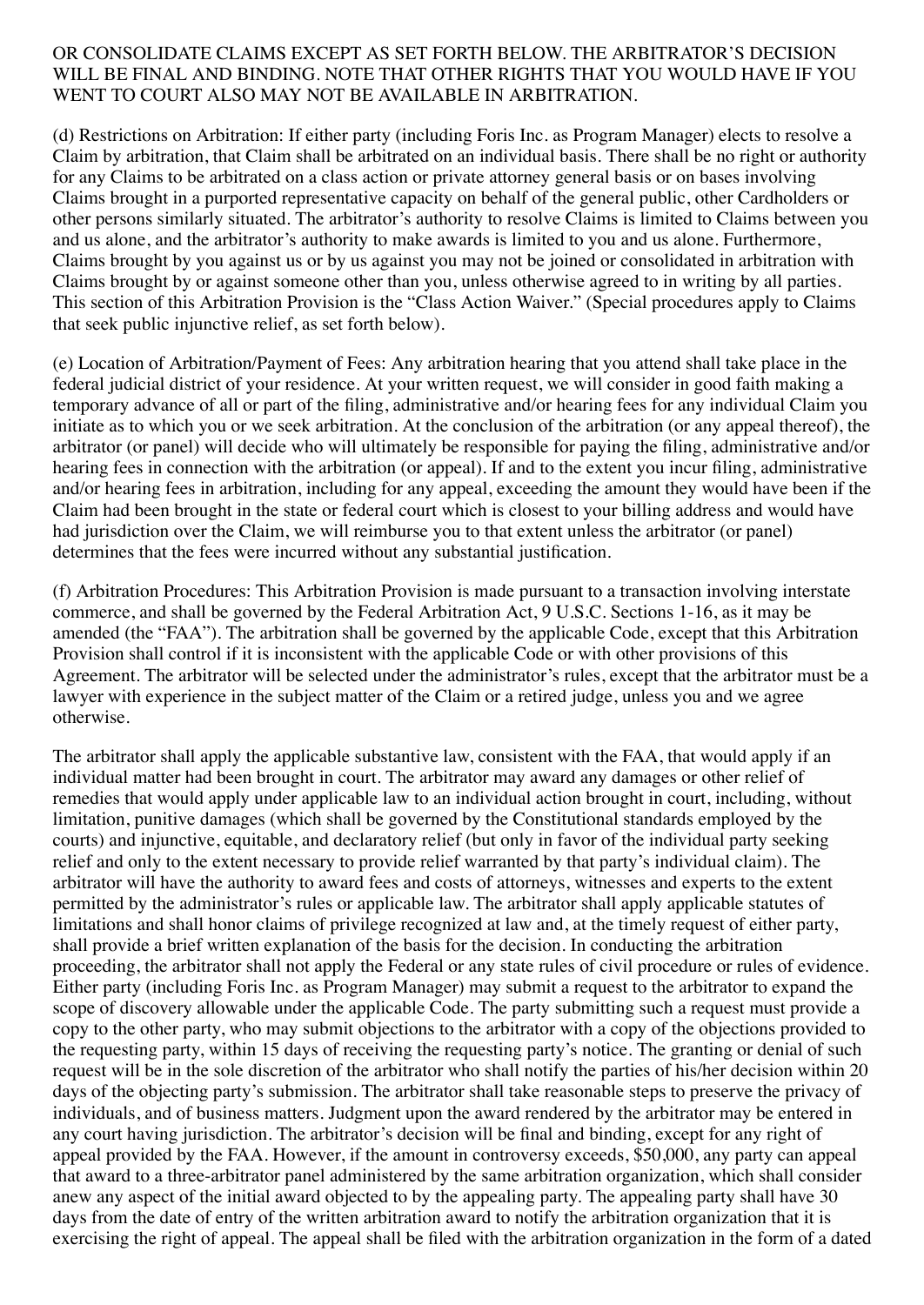writing. The arbitration organization will then notify the other party that the award has been appealed. The arbitration organization will appoint a three-arbitrator panel which will conduct arbitration pursuant to its Code and issue its decision within 120 days of the date of the appellant's written notice. The decision of the panel shall be by majority vote and shall be final and binding except for any appeal rights under the FAA.

(g) No Preclusive Effect: No arbitration award involving the parties (including Foris Inc. as Program Manager) will have any preclusive effect as to issues or claims in any dispute involving anyone who is not a party to the arbitration, nor will an arbitration award in prior disputes involving other parties have preclusive effect in an arbitration between the parties to this Arbitration Provision.

(h) Continuation and Severance: This Arbitration Provision shall survive cancellation, suspension, revocation or termination of your Card or this Agreement as well as voluntary payment of the debt in full by you, any legal proceeding by us to collect a debt owed by you, and any bankruptcy by you or us. If any portion of this Arbitration Provision is held to be invalid or unenforceable, it shall not invalidate the remaining portions of this Arbitration Provision, the Agreement or any prior agreement you may have had with us, each of which shall be enforceable regardless of such invalidity except that: (A) If the Class Action Waiver is declared unenforceable in a proceeding between you and us with respect to a Claim that does not seek public injunctive relief, and that determination becomes final after all appeals have been exhausted, this entire Arbitration Provision (except for this sentence) shall be null and void in such proceeding; and (B) If a claim is brought seeking public injunctive relief and a court determines that the restrictions in the Class Action Waiver and/or elsewhere in this Arbitration Provision prohibiting the arbitrator from awarding relief on behalf of third parties are unenforceable with respect to such Claim, and that determination becomes final after all appeals have been exhausted, the Claim for public injunctive relief will be determined in court and any individual Claims seeking monetary relief will be arbitrated. In such a case the parties will request that the court stay the Claim for public injunctive relief until the arbitration award pertaining to individual relief has been entered in court. In no event will a Claim for class-wide or public injunctive relief be arbitrated

**32. Prefunded Check Transactions ("Check Terms").** This service is not available.

**33. Delivery of Electronic Communications.** The following E-Communication Disclosure ("**Disclosure**") applies to any and all communications or disclosures that we are legally required to provide to you in writing in connection with your Card Account and any related products and services ("**Communications**"), to the extent you have consented to receiving such Communications electronically and failure to consent will result in a declined application for a **Midnight Blue – CRYPTO.COM Prepaid Visa Card**, except as provided below.

*Scope of Communications to Be Provided in Electronic Form.* When you use a product or service to which this Disclosure applies, you agree that we may provide you with any Communications in electronic format, and that we may discontinue sending paper Communications to you, unless and until you withdraw your consent as described below. Your consent to receive electronic Communications includes, but is not limited to:

- All legal and regulatory disclosures and communications associated with your Card Account and any related products or services
- Your Cardholder Agreement and any notices about a change in terms of your Cardholder Agreement
- Privacy policies and notices
- Error resolution policies and notices
- Responses to claims filed in connection with your Card Account
- Notices regarding insufficient funds or negative balances

*Method of Providing Communications to You in Electronic Form.* All Communications that we provide to you in electronic form will be provided either (1) by access to a web site that we will designate in an e-mail notice we send to you at the time the information is available, or (2) by posting such Communications at [getmco.com/us.](https://crypto.com/document/getmco.com/us)

*How to Withdraw Consent.* You may withdraw your consent to receive Communications in electronic form at any time by calling the number on the back of your Card, 1-888-824-8817 or visiting the crypto.com mobile app or by writing to the Program Manager at Foris Inc., **Midnight Blue** – CRYPTO.COM Prepaid Visa Customer Service, 10752 Deerwood Park Boulevard, South Waterview II, Suite 100, Jacksonville, FL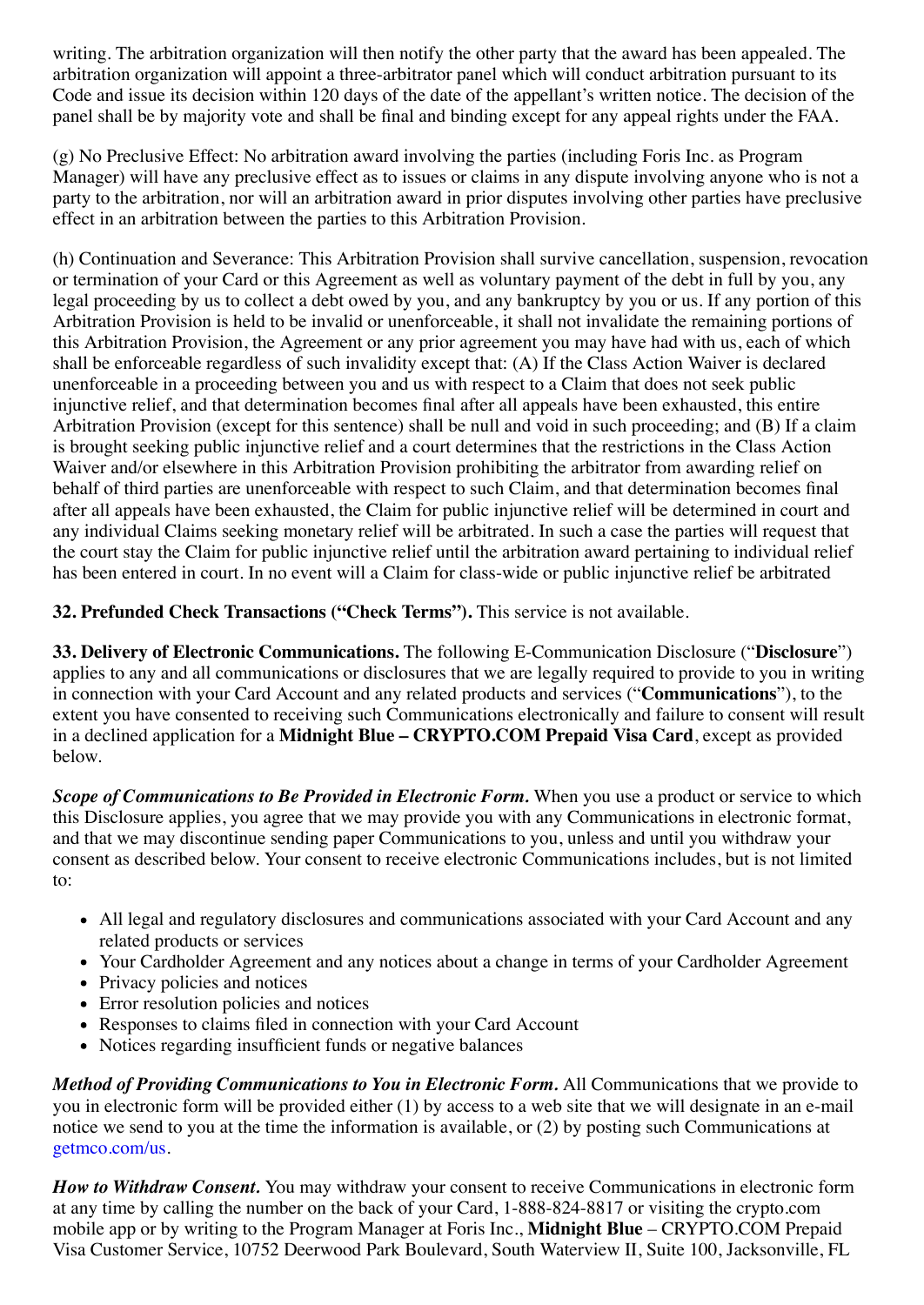32256. If you do withdraw your consent, we will close your Card Account, except where prohibited by law. We will not impose any fee to process the withdrawal of your consent to receive electronic Communications. Any withdrawal of your consent to receive electronic Communications will be effective only after we have a reasonable period of time to process your request for withdrawal. In the meantime, you will continue to receive Communications in electronic form. If you withdraw your consent, the legal validity and enforceability of prior Communications delivered in electronic form will not be affected.

*How to Update Your Records.* It is your responsibility to provide us with your true, accurate and complete email address (if you have elected to receive e-mail messages from us), your contact information, and other information related to this Disclosure and your Card Account, and to maintain and update promptly any changes in this information. You can update information (such as your e-mail address) through the crypto.com mobile app or by calling the number on the back of your Card or 1-888-824-8817.

*Hardware and Software Requirements.* In order to access, view, and retain Communications that we make available to you electronically, you must have:

- An Internet browser that supports 128-**bit** encryption
- Microsoft Internet Explorer 10 or above, or the equivalent software
- Sufficient electronic storage capacity on your computer's hard drive or other data storage unit
- An e-mail account with an Internet service provider and e-mail software
- A personal computer (1.2 GHz Base or higher), operating system and telecommunications connections to the Internet capable of receiving, accessing, displaying, and either printing or storing Communications received from us in via a plain text-formatted e-mail or by access to our web site using browser specified above or equivalent software.
- Adobe Reader version DC or higher

*Requesting Paper Copies.* We will not send you a paper copy of any Communication, unless you request it or we otherwise deem it appropriate to do so. You can obtain a paper copy of an electronic Communication by printing it yourself or by requesting that we mail you a paper copy, provided that such request is made within a reasonable time after we first provided the electronic Communication to you. To request a paper copy, call the number on the back of your Card, 1-888-824-8817, or visit the crypto.com mobile app or write to the Program Manager at Foris Inc. **Midnight Blue** – CRYPTO.COM Prepaid Visa Customer Service, 10752 Deerwood Park Boulevard, South Waterview II, Suite 100, Jacksonville, FL 32256.

*Termination/Changes.* We reserve the right, in our sole discretion, to discontinue the provision of your electronic Communications, or to terminate or change the terms and conditions on which we provide electronic Communications. We will provide you with notice of any such termination or change as required by law.

**34. Cryptocurrency Rewards** We have partnered with Crypto.com to deliver unique rewards on your Midnight Blue – CRYPTO.COM Prepaid Visa Card. **It is important to note that any rewards paid in cryptocurrency will be loaded to your Crypto.com cryptocurrency wallet and NOT on your Midnight Blue – CRYPTO.COM Prepaid Visa Card.** These rewards may include earning cryptocurrency each time you use your **Midnight Blue** – CRYPTO.COM Prepaid Visa Card for purchases, airport lounge access, discounts with merchants, and other rewards. Some rewards will be paid in cryptocurrency into your Crypto.com cryptocurrency wallet, some may be offered as a discount at the time of purchase, and others may be credited in USD to your Midnight Blue – CRYPTO.COM Prepaid Visa Card. In some cases, you may need to sign up with third party partners to take advantage of these rewards and agree to their terms and conditions. In all cases the level of rewards you receive will depend on the amount of cryptocurrency you agree to keep staked with crypto.com. **You will lose access to some or all of these rewards if you unstake your cryptocurrency.** You can find full and current details on our website www.getmco.com/us. In case of errors or questions about your rewards, call Foris Inc. **Midnight Blue** – CRYPTO.COM Prepaid Visa Customer Service at 1-888-824-8817 or the telephone the number on the back of your Card or through the CRYPTO.COM Prepaid Visa Card or Crypto.com Wallet App or write to Foris Inc., **Midnight Blue** – CRYPTO.COM Prepaid Visa Customer Service, 10752 Deerwood Park Boulevard, South Waterview II, Suite 100, Jacksonville, FL 32256 as soon as you can. You shall have seven (7) days following the award or redemption of the reward to notify us about any errors. Errors will be researched and resolved within 30 days of notice.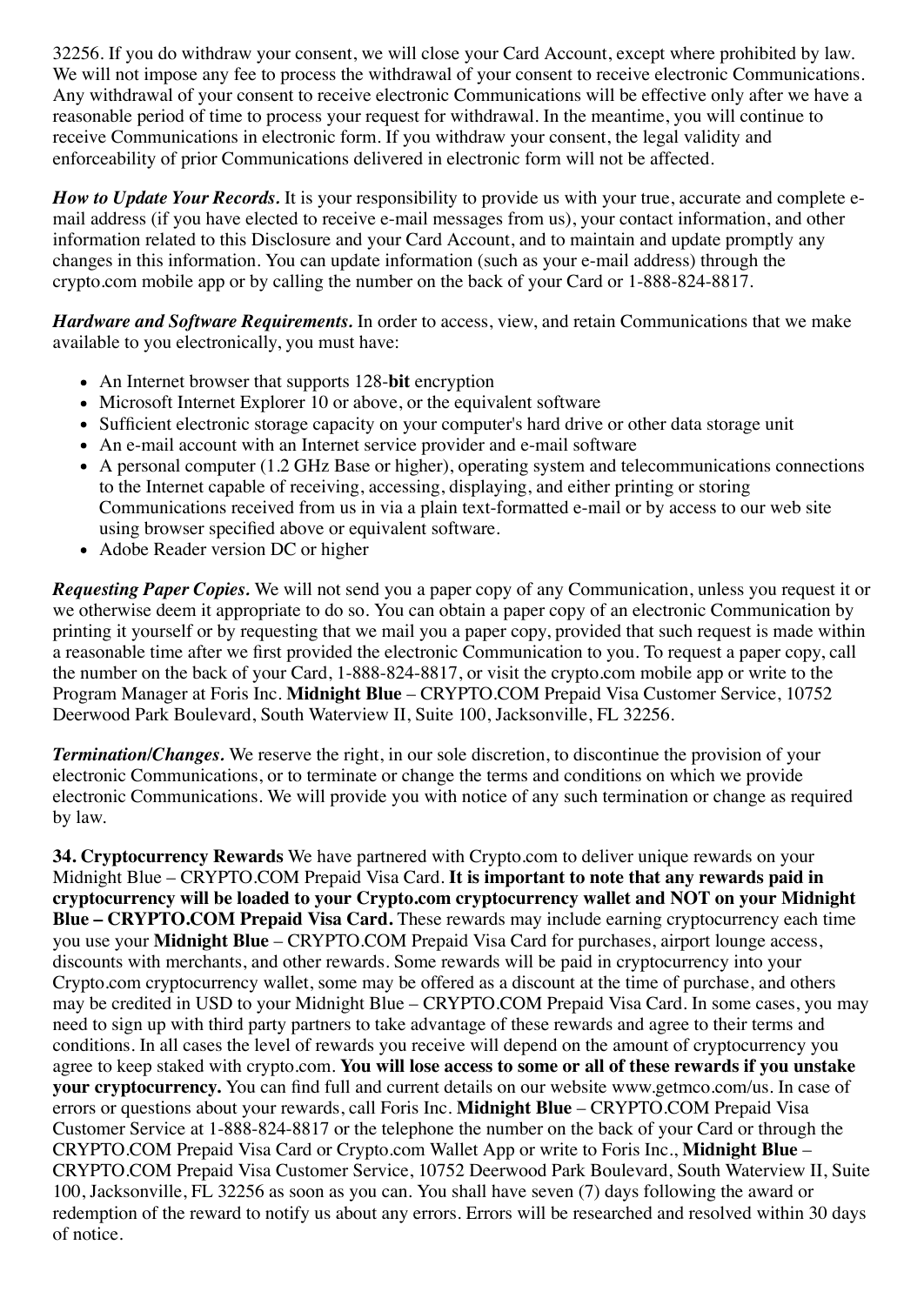**35. Notice of Mobile Authentication** You authorize your wireless operator to disclose your mobile number, name, address, email, network status, customer type, customer role, billing type, mobile device identifiers (IMSI and IMEI) and other subscriber details, if available, to Foris Inc. and service providers for the duration of the business relationship, solely for identity verification and fraud avoidance. See Foris Inc.'s Privacy Policy at<https://mco.crypto.com/en/privacy.html>for how they treat your data.



The **Entrepreneurial** Bank

| <b>FACTS</b> | WHAT DOES METROPOLITAN COMMERCIAL BANK DO WITH YOUR PERSONAL<br><b>INFORMATION?</b>                                                                                                                                                                                                                                                                                                                                       |  |  |
|--------------|---------------------------------------------------------------------------------------------------------------------------------------------------------------------------------------------------------------------------------------------------------------------------------------------------------------------------------------------------------------------------------------------------------------------------|--|--|
| Why?         | Financial companies choose how they share your personal information. Federal law gives<br>consumers the right to limit some but not all sharing. Federal law also requires us to tell you<br>how we collect, share, and protect your personal information. Please read this notice carefully<br>to understand what we do.                                                                                                 |  |  |
| What?        | The types of personal information we collect and share depend on the product or service you<br>have with us. This information can include:<br>- Social Security number - Account transactions<br>- Account balances<br>- Checking account information<br>- Transaction history - Wire transfer instructions<br>When you are no longer our customer, we continue to share your information as described in<br>this notice. |  |  |
| How?         | All financial companies need to share customers' personal information to run their everyday<br>business. In the section below, we list the reasons financial companies can share their<br>customers' personal information; the reasons Metropolitan Commercial Bank chooses to share;                                                                                                                                     |  |  |

| Reasons we can share your personal information                                                                                                                                           | Does Metropolitan Can you<br>Commercial Bank limit this<br>share? | sharing?          |
|------------------------------------------------------------------------------------------------------------------------------------------------------------------------------------------|-------------------------------------------------------------------|-------------------|
| For our everyday business purposes – such as to process your transactions,<br>maintain your account(s), respond to court orders and legal investigations,<br>or report to credit bureaus | Yes                                                               | No                |
| For our marketing purposes – to offer our products and services to you                                                                                                                   | Yes                                                               | No                |
| For joint marketing with other financial companies                                                                                                                                       | Yes                                                               | No                |
| For our affiliates' everyday business purposes - Information about your<br>transactions and experiences                                                                                  | No                                                                | We don't<br>share |
| For our affiliates' everyday business purposes – Information about your<br>creditworthiness                                                                                              | No                                                                | We don't<br>share |
| For nonaffiliates to market to you                                                                                                                                                       | No                                                                | We don't<br>share |

#### Questions? Call 1-866-363-8226 or go to [www.mcbankny.com](https://crypto.com/document/www.mcbankny.com)

and whether you can limit this sharing.

| What we do                                       |                                                                                                                                                                                                                 |
|--------------------------------------------------|-----------------------------------------------------------------------------------------------------------------------------------------------------------------------------------------------------------------|
| How does Metropolitan<br>Commercial Bank protect | To protect your personal information from unauthorized access and use, we<br>use security measures that comply with federal law. These measures include<br>computer safeguards and secured files and buildings. |
| my personal information?                         | We also maintain other physical, electronic and procedural safeguards to<br>protect this information and we limit access to information to those employees<br>for whom access is appropriate.                   |
|                                                  |                                                                                                                                                                                                                 |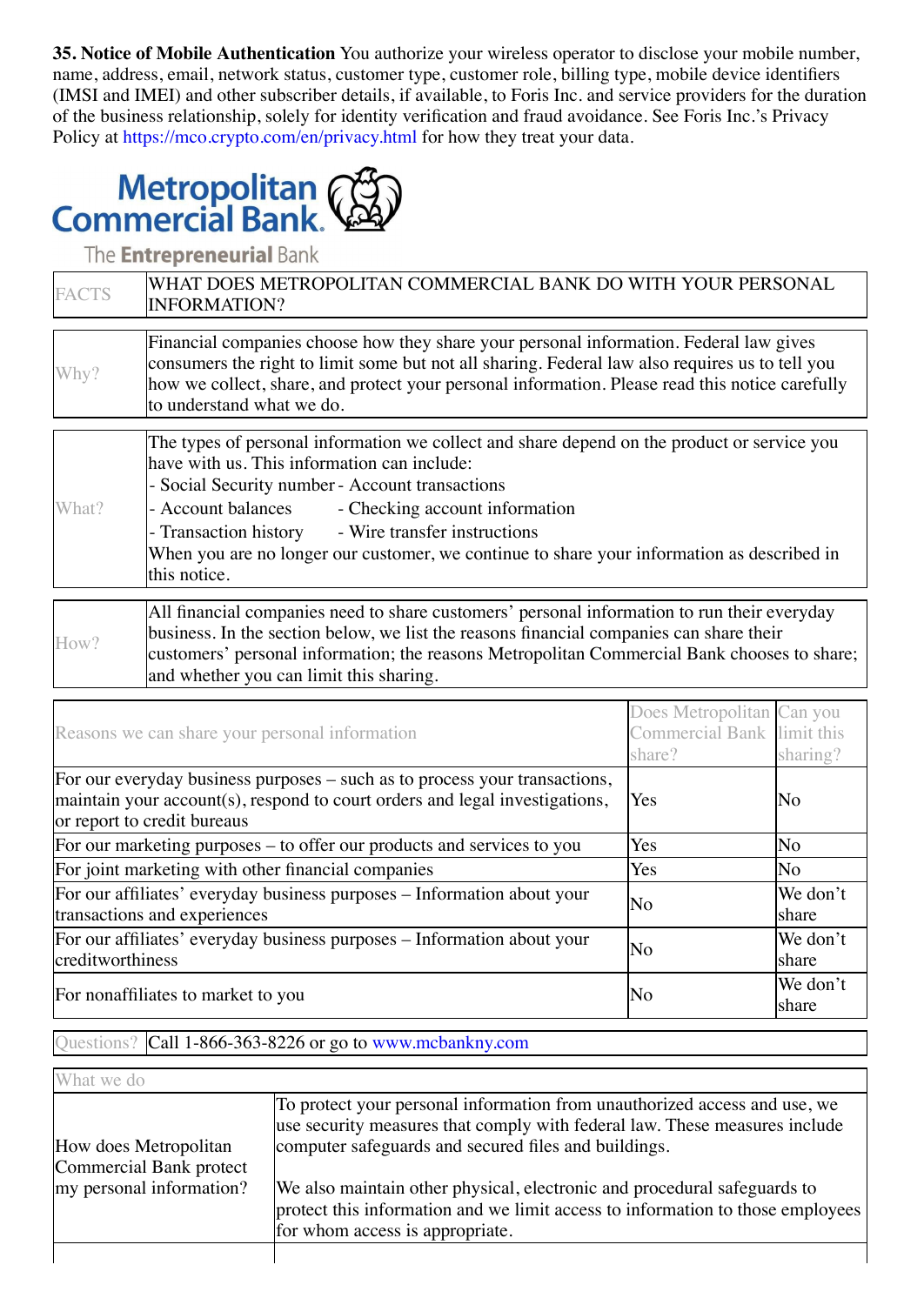| How does Metropolitan<br>Commercial Bank collect<br>my personal information? | We collect your personal information, for example, when you<br>• Open an account or give us your contact information<br>• Apply for financing or show your driver's license<br>• Provide account information                                                                                                                                                                                                  |
|------------------------------------------------------------------------------|---------------------------------------------------------------------------------------------------------------------------------------------------------------------------------------------------------------------------------------------------------------------------------------------------------------------------------------------------------------------------------------------------------------|
|                                                                              | We also collect your personal information from others, such as credit bureaus,<br>affiliates, or other companies.                                                                                                                                                                                                                                                                                             |
| Why can't I limit all<br>sharing?                                            | Federal law gives you the right to limit only<br>• sharing for affiliates' everyday business purposes – information about<br>your creditworthiness<br>• affiliates from using your information to market to you<br>• sharing for nonaffiliates to market to you<br>State laws and individual companies may give you additional rights to limit<br>sharing. See below for more on your rights under state law. |

| Definitions        |                                                                                                                             |
|--------------------|-----------------------------------------------------------------------------------------------------------------------------|
| <b>Affiliates</b>  | Companies related by common ownership or control. They can be financial and nonfinancial<br>companies.                      |
|                    | Metropolitan Commercial Bank does not share with our affiliates.                                                            |
| Nonaffiliates      | Companies not related by common ownership or control. They can be financial and<br>nonfinancial companies.                  |
|                    | Metropolitan Commercial Bank does not share with nonaffiliates so they can market to you.                                   |
| Joint<br>marketing | A formal agreement between nonaffiliated financial companies that together market financial<br>products or services to you. |
|                    | Our joint marketing partners include credit card account companies.                                                         |

Other important information

For Alaska, Illinois, Maryland, and North Dakota Customers. We will not share personal information with nonaffiliates either for them to market to you or for joint marketing without your authorization. For California Customers. We will not share personal information with nonaffiliates either for them to market to you or for joint marketing without your authorization. We will also limit our sharing of personal information about you with our affiliates to comply with all California privacy laws that apply to us. Further, we may collect personally identifiable information about you through our website, including but not limited to your first and last name, home address, e-mail address, telephone number, or any other identifier that permits the physical or online contacting of a specific individual. If we change our privacy policy for our website, you will be notified as required by law.

For Massachusetts, Mississippi, and New Jersey Customers. We will not share personal information from deposit or share relationships with nonaffiliates either for them to market to you or for joint marketing without your authorization. For Vermont Customers.

- We will not disclose information about your creditworthiness to our affiliates and will not disclose your personal information, financial information, credit report, or health information to nonaffiliated third parties to market to you other than as permitted by Vermont law, unless you authorize us to make those disclosures.
- Additional information concerning our privacy policies can be found at [www.mcbankny.com](https://crypto.com/document/www.mcbankny.com) or call 1-866-363-8226.

# **Schedule A**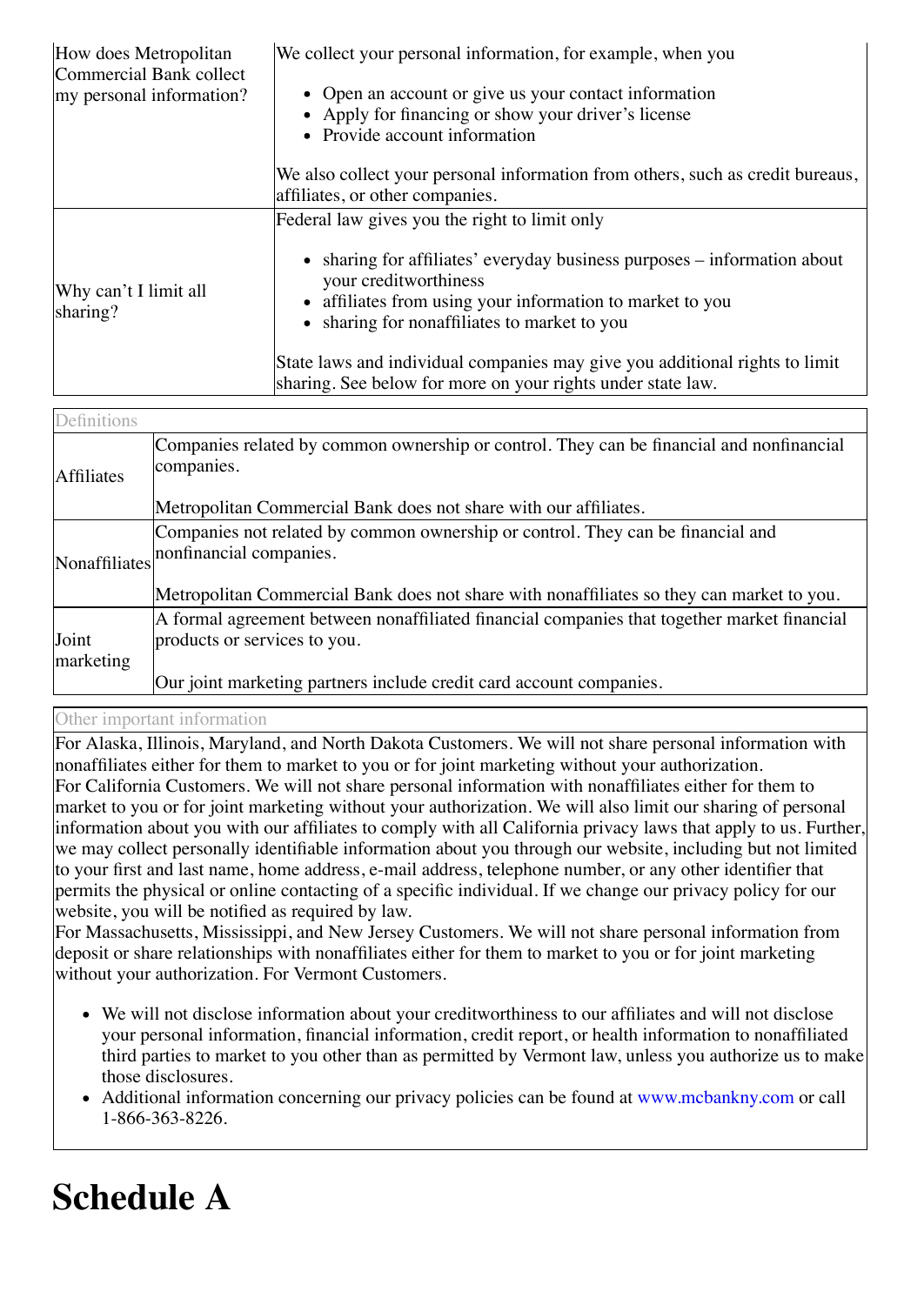## **SCHEDULE OF ALL FEES AND CHARGES FOR Midnight Blue– CRYPTO.COM Prepaid Visa® Card**

**State**: All

| <b>ALL FEES</b>                                                                                                        | <b>AMOUNT DETAILS</b>   |                                                                                                                                                                                                              |
|------------------------------------------------------------------------------------------------------------------------|-------------------------|--------------------------------------------------------------------------------------------------------------------------------------------------------------------------------------------------------------|
| Get started                                                                                                            |                         |                                                                                                                                                                                                              |
| Card purchase<br>fee                                                                                                   | No charge               | No charge to order your first card.                                                                                                                                                                          |
| Card activation<br>fee                                                                                                 | No charge               | No charge to activate your card.                                                                                                                                                                             |
| Account<br>registration fee                                                                                            | No charge               | No charge to register an account in your name.                                                                                                                                                               |
| Monthly usaged                                                                                                         |                         |                                                                                                                                                                                                              |
| Monthly fee                                                                                                            | No charge               | No charge to use the card each month.                                                                                                                                                                        |
| Weekly fee                                                                                                             |                         | No charge No charge to use the card each week.                                                                                                                                                               |
| Add money                                                                                                              |                         |                                                                                                                                                                                                              |
| Retail load                                                                                                            | Not<br>Available        | This service is not available.                                                                                                                                                                               |
| MoneyGram<br>load                                                                                                      | Not<br>Available        | This service is not available.                                                                                                                                                                               |
| Western Union<br>reload                                                                                                | Not<br>Available        | This service is not available.                                                                                                                                                                               |
| GreenDot<br>reload                                                                                                     | <b>Not</b><br>Available | This service is not available.                                                                                                                                                                               |
| Direct deposit                                                                                                         | No charge               | No charge to have funds deposited from your employer or other third party<br>using the provided routing and account number.                                                                                  |
| Card-to-card<br>transfer<br>(Receive<br>Money)                                                                         | No charge               | No charge to send or receive funds to another cardholder with an<br>CRYPTO.COM Prepaid Visa account.                                                                                                         |
| Bank-to-card<br>transfer                                                                                               | Not<br>Available        | This service is not available.                                                                                                                                                                               |
| Wallet-to-Card<br>Transfer: USD<br>Fiat Wallet to<br><b>Card Transfer</b>                                              |                         | No charge No charge to send money from your Wallet (US Dollar) to your card account.                                                                                                                         |
| Load USD onto<br>the<br>CRYPTO.COM No charge<br>Prepaid Visa<br>Card using the<br>mobile app.                          |                         | No charge to load USD onto your Card using the mobile app.                                                                                                                                                   |
| Load USD onto<br>the<br>$CRYPTO.COM$ <sub>2.99%</sub><br>Prepaid Visa<br>Card using<br>your credit card<br>Spend money |                         | A fee of 2.99% will be charged in addition to the amount you choose to load.<br>For example, if you load \$100 we will charge your credit card \$102.99. Your<br>credit card may charge you additional fees. |
|                                                                                                                        |                         |                                                                                                                                                                                                              |
| Retail unload                                                                                                          | Not<br>Available        | This service is not available.                                                                                                                                                                               |
| MoneyGram<br>unload                                                                                                    | Not<br>Available        | This service is not available.                                                                                                                                                                               |
|                                                                                                                        |                         |                                                                                                                                                                                                              |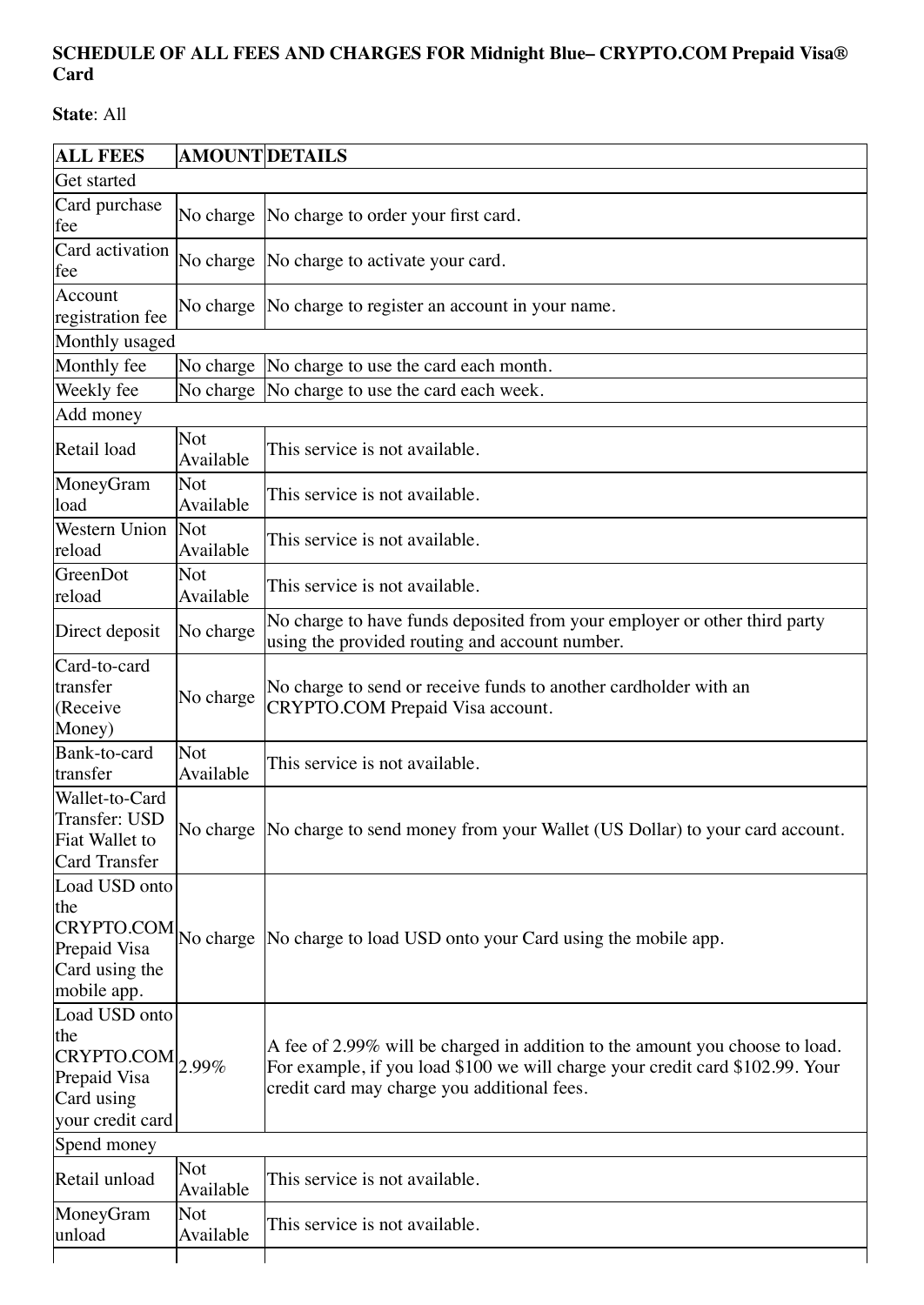| Western Union Not<br>unload                                           | Available                                                                      | This service is not available.                                                                                                                                                                                                                                                                                                                                                                                                                                                                                                                                                                                                  |
|-----------------------------------------------------------------------|--------------------------------------------------------------------------------|---------------------------------------------------------------------------------------------------------------------------------------------------------------------------------------------------------------------------------------------------------------------------------------------------------------------------------------------------------------------------------------------------------------------------------------------------------------------------------------------------------------------------------------------------------------------------------------------------------------------------------|
| GreenDot<br>unload                                                    | Not<br>Available                                                               | This service is not available.                                                                                                                                                                                                                                                                                                                                                                                                                                                                                                                                                                                                  |
| POS PIN debit<br>purchase                                             | No charge                                                                      | No charge to use your card to make purchases.                                                                                                                                                                                                                                                                                                                                                                                                                                                                                                                                                                                   |
| POS signature<br>purchase                                             | No charge                                                                      | No charge to use your card to make purchases.                                                                                                                                                                                                                                                                                                                                                                                                                                                                                                                                                                                   |
| <b>Bank</b> teller<br>withdrawal                                      | Not<br>Available                                                               | This service is not available.                                                                                                                                                                                                                                                                                                                                                                                                                                                                                                                                                                                                  |
| Card-to-card<br>transfer (Send<br>Money)                              | No charge                                                                      | No charge to send or receive funds to another cardholder with an<br>CRYPTO.COM Prepaid Visa account.                                                                                                                                                                                                                                                                                                                                                                                                                                                                                                                            |
| <b>POS PIN</b><br>purchase<br>(declined)                              | No charge                                                                      | No charge if your card is declined at the Point of Sale (POS)                                                                                                                                                                                                                                                                                                                                                                                                                                                                                                                                                                   |
| POS SIG<br>purchase<br>(declined)                                     | No charge                                                                      | No charge if your card is declined at the Point of Sale (POS)                                                                                                                                                                                                                                                                                                                                                                                                                                                                                                                                                                   |
| Get cash                                                              |                                                                                |                                                                                                                                                                                                                                                                                                                                                                                                                                                                                                                                                                                                                                 |
| <b>ATM</b><br>withdrawal in-<br>network (US)                          | <b>Not</b><br>Available                                                        | This service is not available.                                                                                                                                                                                                                                                                                                                                                                                                                                                                                                                                                                                                  |
| <b>ATM</b><br>withdrawal out-<br>of-network<br>(excess usage)<br>(US) | No charge<br>a $2\%$ Fee<br>Thereafter                                         | No charge on the first \$200 withdrawn each calendar month. A fee of 2% will<br>be charged on the amount above \$200 withdrawn. US and International<br>on the first withdrawals are combined when assessing this limit and fee. The ATM owner<br>\$200 Each may charge a separate surcharge fee. Foris Inc. has no control over surcharge<br>Month and fees but you will be notified of the fee during the transaction and will have a<br>chance to end the transaction without paying any fees. This fee may display as<br>Fee of Excess Usage Fee (on ATM Withdrawals) on your statement and in your<br>transaction history. |
| ATM<br>withdrawal<br>(declined)                                       | No charge                                                                      | No charge if your card is declined at the ATM.                                                                                                                                                                                                                                                                                                                                                                                                                                                                                                                                                                                  |
| Information                                                           |                                                                                |                                                                                                                                                                                                                                                                                                                                                                                                                                                                                                                                                                                                                                 |
| Customer<br>service<br>(automated<br>system)                          |                                                                                | No charge  No charge for calling automated customer service.                                                                                                                                                                                                                                                                                                                                                                                                                                                                                                                                                                    |
| Customer<br>service (live<br>agent)                                   | No charge                                                                      | No charge for speaking with a live customer service agent.                                                                                                                                                                                                                                                                                                                                                                                                                                                                                                                                                                      |
| <b>ATM</b> balance<br>inquiry                                         | No charge                                                                      | No charge to check your balance at an ATM.                                                                                                                                                                                                                                                                                                                                                                                                                                                                                                                                                                                      |
| Using your card outside the U.S.                                      |                                                                                |                                                                                                                                                                                                                                                                                                                                                                                                                                                                                                                                                                                                                                 |
| <b>ATM</b><br>withdrawal<br>(excess usage)<br>(int')                  | No charge<br>on the first<br>\$200 Each<br>Month and<br>a 2% Fee<br>Thereafter | No charge on the first \$200 withdrawn each calendar month. A fee of 2% will<br>be charged on the amount above \$200 withdrawn. US and International<br>withdrawals are combined when assessing this limit and fee. This fee may<br>display as Fee of Excess Usage Fee (on ATM Withdrawals) on your statement<br>and in your transaction history.                                                                                                                                                                                                                                                                               |
| <b>ATM</b><br>withdrawal<br>(declined)<br>(int')                      | No charge                                                                      | No charge if your card is declined at the ATM.                                                                                                                                                                                                                                                                                                                                                                                                                                                                                                                                                                                  |